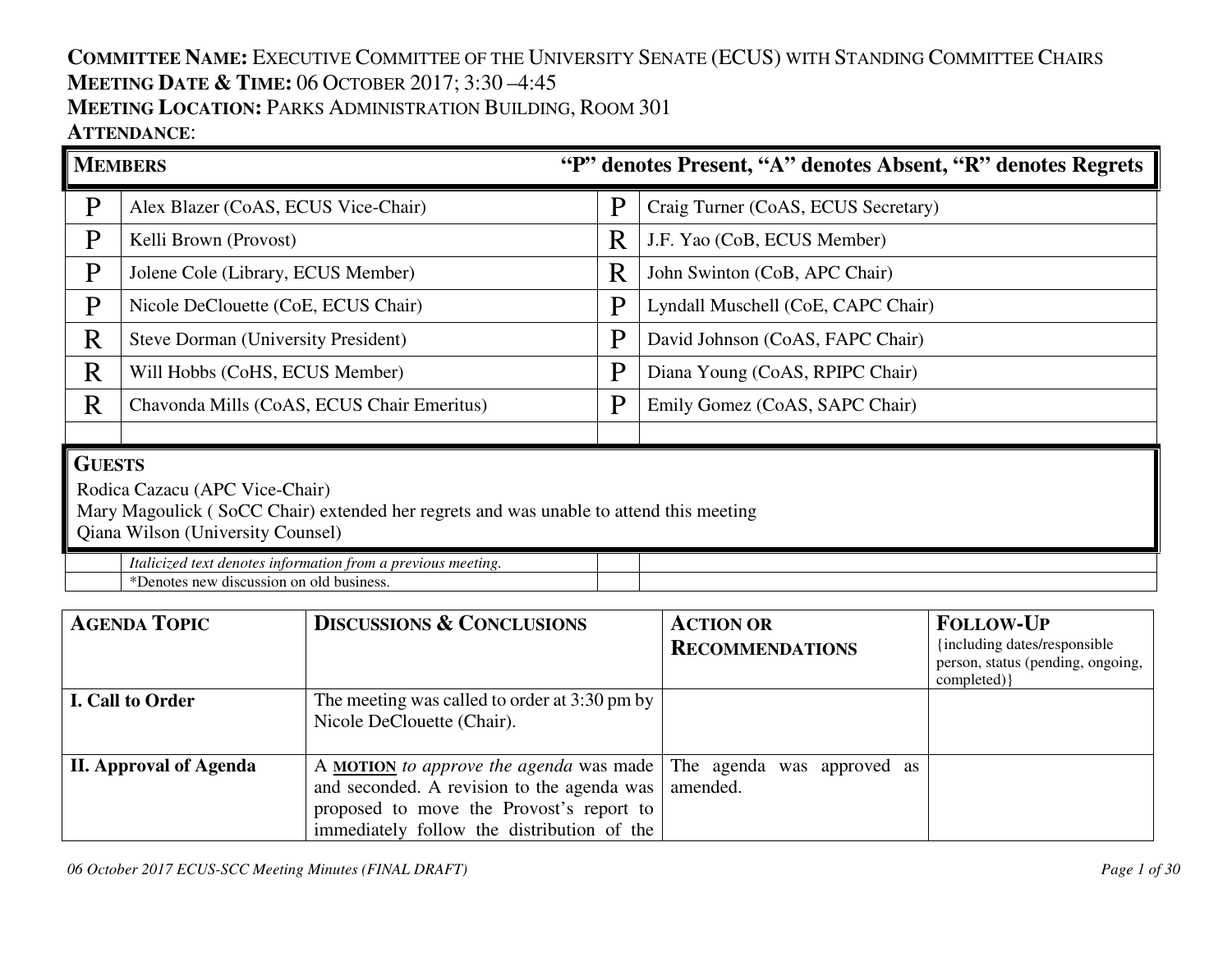| 7) Vice President for Student Affairs     |                                                                                                                                                                                                                                                                                                                                                                                                                                                                                                                                                                                                                                                                                                                                                                                                                                                                                                                                                                                                                                                                                                                                                       |                                                                                                                                                                                       |
|-------------------------------------------|-------------------------------------------------------------------------------------------------------------------------------------------------------------------------------------------------------------------------------------------------------------------------------------------------------------------------------------------------------------------------------------------------------------------------------------------------------------------------------------------------------------------------------------------------------------------------------------------------------------------------------------------------------------------------------------------------------------------------------------------------------------------------------------------------------------------------------------------------------------------------------------------------------------------------------------------------------------------------------------------------------------------------------------------------------------------------------------------------------------------------------------------------------|---------------------------------------------------------------------------------------------------------------------------------------------------------------------------------------|
| President<br>University<br>8) Vice<br>for |                                                                                                                                                                                                                                                                                                                                                                                                                                                                                                                                                                                                                                                                                                                                                                                                                                                                                                                                                                                                                                                                                                                                                       |                                                                                                                                                                                       |
| Advancement                               |                                                                                                                                                                                                                                                                                                                                                                                                                                                                                                                                                                                                                                                                                                                                                                                                                                                                                                                                                                                                                                                                                                                                                       |                                                                                                                                                                                       |
| 9) Vice President for Finance and         |                                                                                                                                                                                                                                                                                                                                                                                                                                                                                                                                                                                                                                                                                                                                                                                                                                                                                                                                                                                                                                                                                                                                                       |                                                                                                                                                                                       |
| Administration                            |                                                                                                                                                                                                                                                                                                                                                                                                                                                                                                                                                                                                                                                                                                                                                                                                                                                                                                                                                                                                                                                                                                                                                       |                                                                                                                                                                                       |
| 2. Fall & Staff Fall Festival             |                                                                                                                                                                                                                                                                                                                                                                                                                                                                                                                                                                                                                                                                                                                                                                                                                                                                                                                                                                                                                                                                                                                                                       |                                                                                                                                                                                       |
|                                           | Redbooks to accommodate the schedule of<br>Provost Brown. This revision was accepted by<br>those present with no dissenting voice.<br>A MOTION to approve the minutes of the 1 Sep<br>2017 meeting of the Executive Committee<br>with Standing Committee Chairs was made<br>and seconded. A draft of these minutes had<br>been circulated to the meeting attendees via<br>email with no revisions offered. Thus, the<br>minutes had been posted as circulated.<br>As President Dorman had extended Regrets<br>and was unable to attend this meeting, there<br>was no President's Report.<br>1. FY2019 University<br><b>Budget</b> Open<br>Forum will be held on Th 12 Oct 2017,<br>from 8:30 a.m. to 12:30 p.m. in the<br>University Banquet Room at The MAX.<br>All campus community members are<br>welcome to attend. The order of speakers<br>is as follow:<br>1) Budget Overview by Dr. Dorman<br>2) Dean of the College of Arts and<br>Sciences<br>3) Dean of the College of Business<br>4) Dean of the College of Education<br>5) Dean of the College of Health<br>Sciences<br>6) Provost and Sr. Vice President for<br><b>Academic Affairs</b> | The 1 Sep 2017<br>Executive<br>Committee<br>with<br><b>Standing</b><br>Committee<br>Chairs<br>meeting<br>minutes were approved as posted,<br>so no additional action was<br>required. |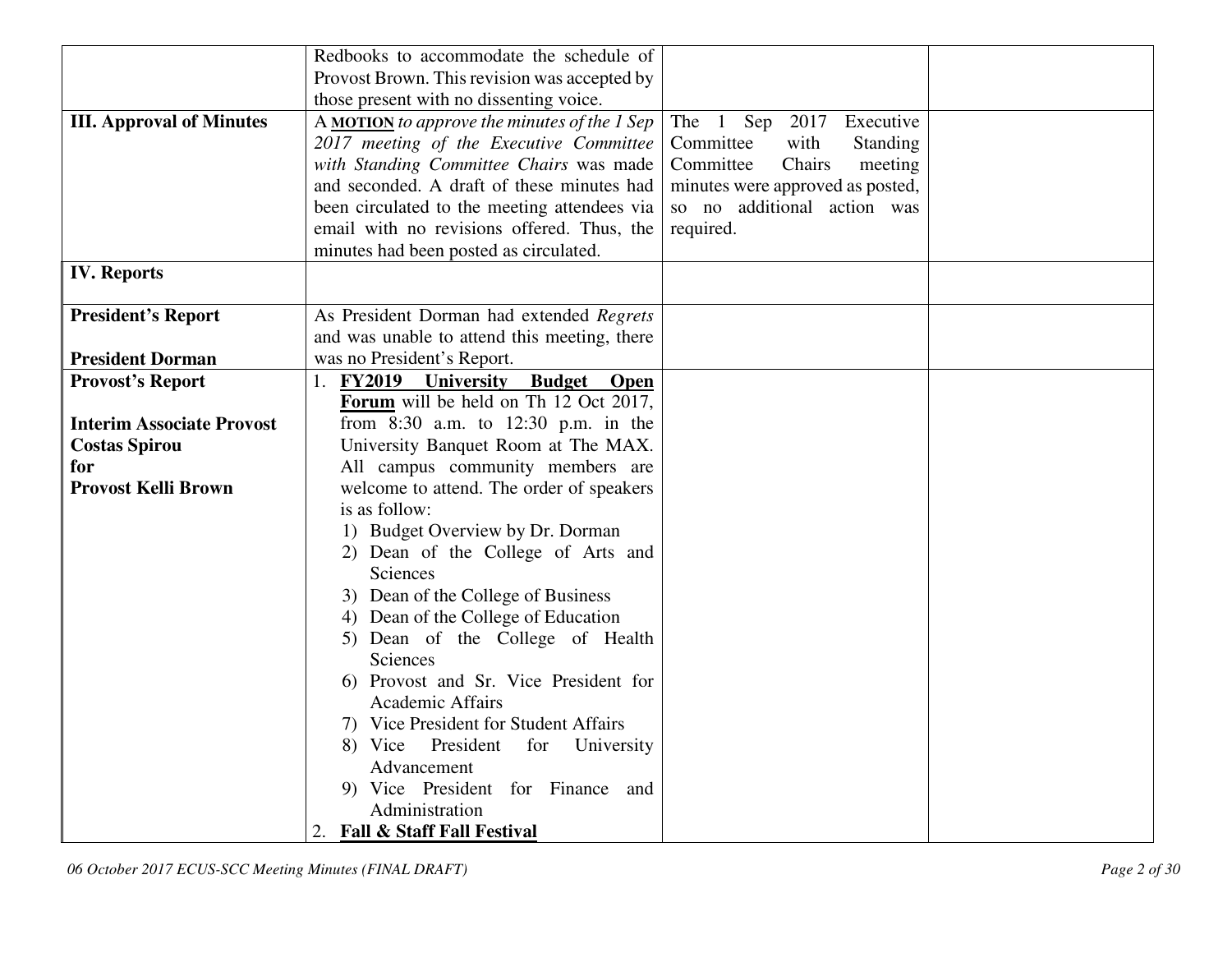|    | 19 Oct 19, 2017 4:00 – 7:00 p.m.<br>$\bullet$ |  |
|----|-----------------------------------------------|--|
|    | <b>Front Campus</b>                           |  |
|    | Food, Games & Family Fun                      |  |
| 3. | Hurricane Irma email sent to Deans &          |  |
|    | Departments Chairs (9/27/17;1:09 p.m.)        |  |
|    | Deans and Department Chairs                   |  |
|    | The USG Academic Affairs office has           |  |
|    | requested that each campus submits a          |  |
|    | "Revised Academic Semester Plan" to           |  |
|    | address the loss of instructional time        |  |
|    | during Hurricane Irma. Given that our         |  |
|    | campus was closed for three or more           |  |
|    | consecutive days, we need to identify         |  |
|    | how as an institution we plan to              |  |
|    | address the situation as required by          |  |
|    | SACSCOC as well as Board Policy               |  |
|    | 3.4 Calendar of Activities/3.4.4              |  |
|    | Exceptions. At Georgia College we             |  |
|    | are allowing faculty to determine how         |  |
|    | best to make up instructional time            |  |
|    | given the type of classes they offer          |  |
|    | (i.e., lab, class seminar/lecture).           |  |
|    | Please have your faculty document             |  |
|    | how they are making up class time.            |  |
|    | This will not be gathered centrally;          |  |
|    | however, in case it is requested,             |  |
|    | instructors can readily provide that          |  |
|    | information. I have already had               |  |
|    | conversations with faculty regarding          |  |
|    | this issue and I am confident that we         |  |
|    | will meet the SACSCOC and BOR                 |  |
|    | guidelines for instructional time lost.       |  |
|    | If you have any questions, please feel        |  |
|    | free to contact me.                           |  |
| 4. | <b>AACU Meeting</b>                           |  |
|    | a. January 24-27, 2018 Washington, DC         |  |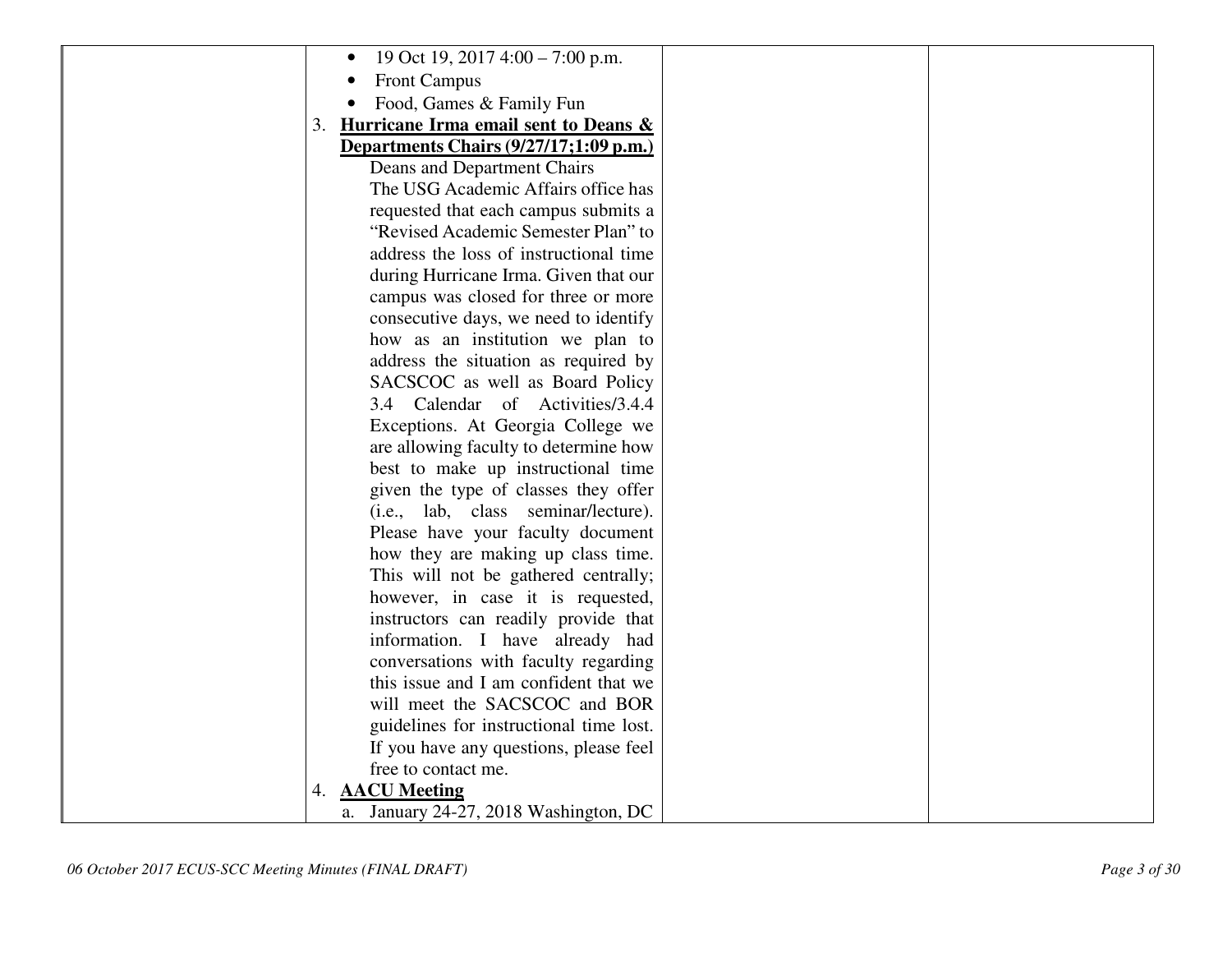| b. Can Higher Education Recapture the        |
|----------------------------------------------|
| <b>Elusive Dream?</b>                        |
| c. Invitation to Presiding Officer and       |
| Presiding Officer Elect to attend this       |
| meeting to represent Georgia College,        |
| along with other colleagues from GC.         |
| 5. <b>HERS Application</b> Seven nominations |
| were received from the four colleges.        |
| Applications due October 13. As in past      |
| years Georgia College Office of              |
| Academic Affairs will send at least one      |
| faculty member; colleges can send one as     |
| well.                                        |
| 6. UCC Task Force composition has been       |
| finalized. First meeting is scheduled for 11 |
| Oct 2017 at 10:00 a.m. for a maximum of      |
| 90 minutes. Charge: Create a University      |
| Curriculum Committee (UCC).                  |
| 7. OneUSG email to Deans<br><u>and</u>       |
| Department Chairs (10-3-17; 4:11 p.m.)       |
| Deans and Department Chairs,                 |
| As part of the OneUSG initiative,            |
| Georgia College & State University           |
| will make a change from our current          |
| GCSUJobs/PeopleAdmin<br>applicant            |
| tracking system to further align our         |
| university with the OneUSG system.           |
| This transition will take place in the       |
| upcoming 2018 calendar year. We              |
| have been informed the new system            |
| could be available by February 16,           |
| 2018. We will share additional               |
| information as the date approaches.          |
| By nature all searches take time to          |
| complete and as a result we will have        |
| significant overlap of the two systems       |
| to meet your individual search needs.        |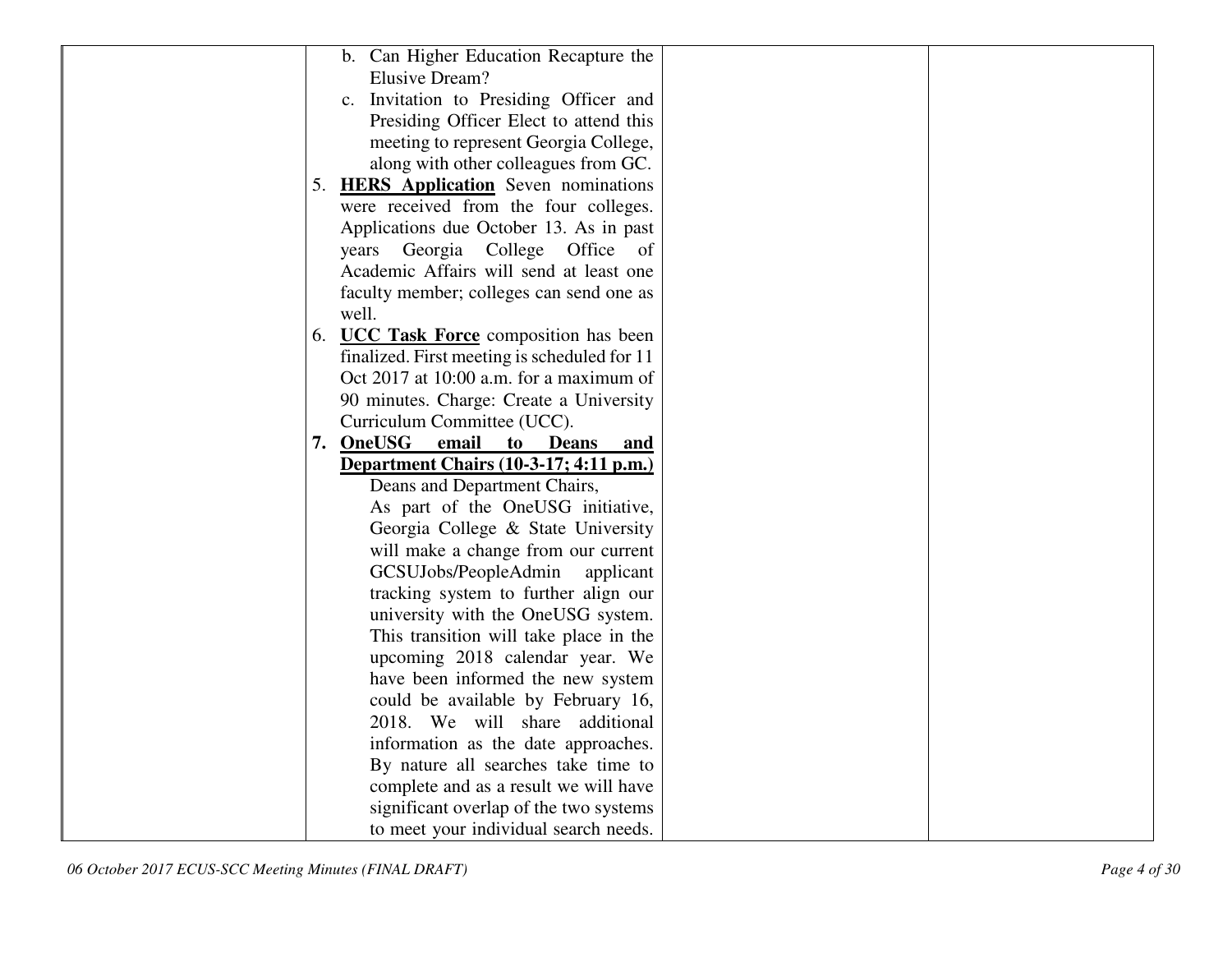|                           | If you begin your search in the old          |
|---------------------------|----------------------------------------------|
|                           | system prior to February 16 you will         |
|                           | be able to complete your search in the       |
|                           | old system. Searches starting after          |
|                           | February 16 will be conducted in the         |
|                           | new OneUSG system. This change               |
|                           | will affect the faculty and graduate         |
|                           | assistant searches that take place           |
|                           | within the Academic Division. Neil           |
|                           | Jones (neil.jones@gcsu.edu) $(6849)$ is      |
|                           | the primary point of contact for all         |
|                           | faculty searches.                            |
|                           | We understand the importance that all        |
|                           | searches have as each position               |
|                           | supports the advancement of our              |
|                           | university mission. Georgia College          |
|                           | & State University was one of the first      |
|                           | schools in Georgia to implement an           |
|                           | electronic applicant tracking system         |
|                           | more than 13 years ago. We are               |
|                           | looking forward to advancing our             |
|                           | efforts and making improvements to           |
|                           | our processes through technology             |
|                           | improvements and the OneUSG                  |
|                           | initiative. Please<br>continue<br>your       |
|                           | current efforts to search and fill           |
|                           | vacancies that will support our shared       |
|                           | goal of preeminence at Georgia               |
|                           | College & State University.                  |
| Subcommittee on           | <b>Motions</b> SCoN has no motions to submit |
| <b>Nominations (SCoN)</b> | for university senate consideration at its   |
|                           | 20 Oct 2017 meeting.                         |
| <b>Alex Blazer</b>        | 2. Officers The 2017-18 SCoN officers are    |
|                           | Alex Blazer (Chair), (No Vice-Chair          |
|                           | position) and Craig Turner (Secretary).      |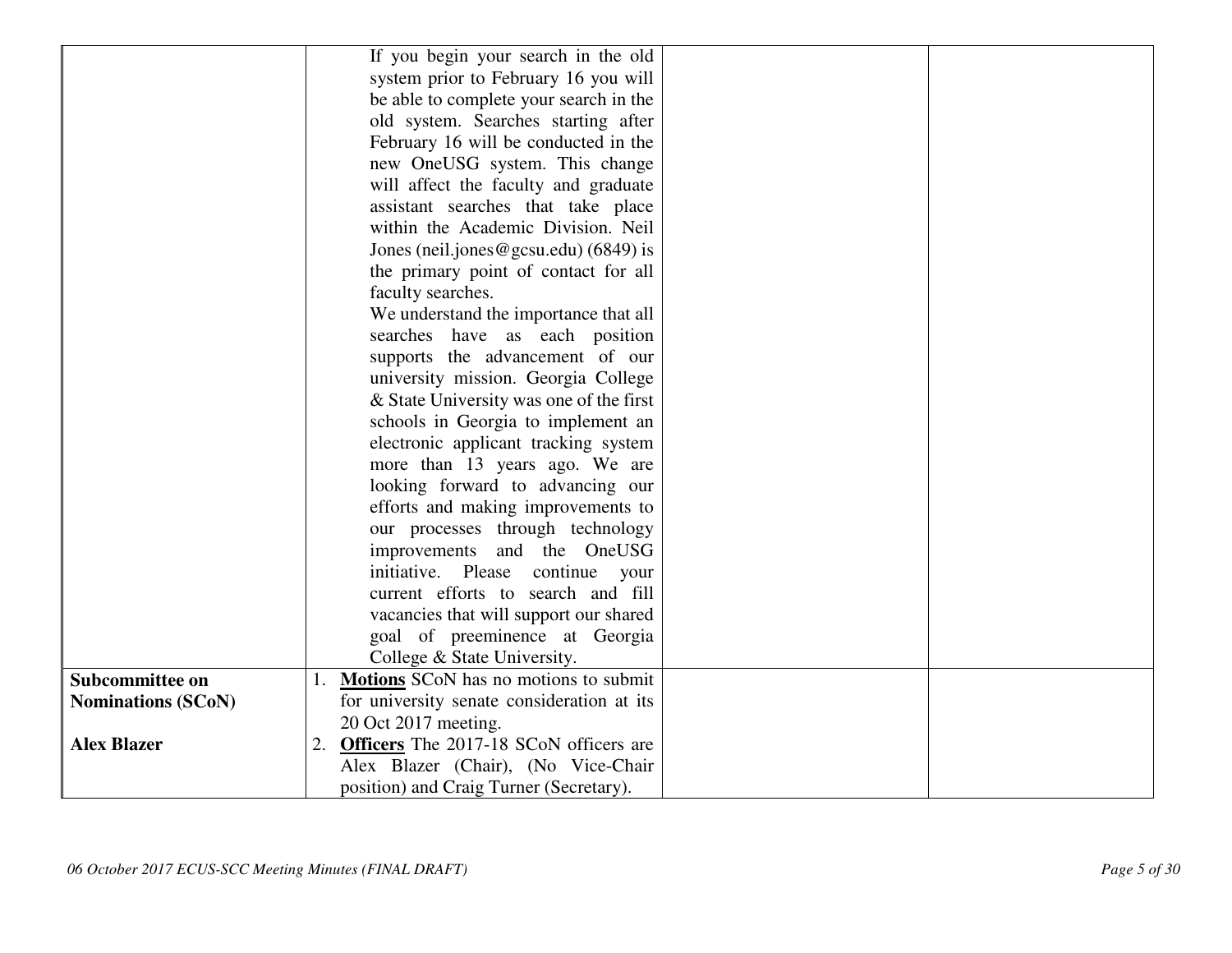| 3. Slate of Nominees/ US Representatives   |
|--------------------------------------------|
| Since the 01 Sep 2017 ECUS-SCC, the        |
| following changes have been made.          |
| a. <b>SoCC</b> Clif Wilkinson has replaced |
| Dana Wood as Area E Volunteer. This        |
| replacement was incorporated into the      |
| revised slate of nominees in the           |
| university senate September consent        |
| agenda.                                    |
| b. <b>USGFC</b> Following a call for self- |
| nominations from EFS (Elected              |
| Faculty Senators) in the first year of     |
| their term, Glynnis Haley (EFS, term       |
| $05/17$ to $04/20$ ) has self-nominated to |
| serve a two-year term as our second        |
| USGFC representative. It has been          |
| suggested that we hold an election by      |
| EFS as the USGFC representative is         |
| elected to represent university faculty    |
| rather than selected and approved by       |
| ECUS.                                      |
| c. $LAC$<br>Jolene Cole<br>(EFS)<br>has    |
| volunteered to serve as the university     |
| senate representative on the Liberal       |
| Arts Council (LAC).                        |
| d. Mandatory Student Fee Committee         |
| Nicole DeClouette<br>(EFS), Evita          |
| Shinholster (Staff Council),<br>and        |
| Michael Watson (Staff Council) have        |
| volunteered to serve on the Mandatory      |
| Student Fee Committee. They join           |
| Craig Turner (EFS) in representing the     |
| university senate (the EFSs) and Staff     |
| Council on this committee.                 |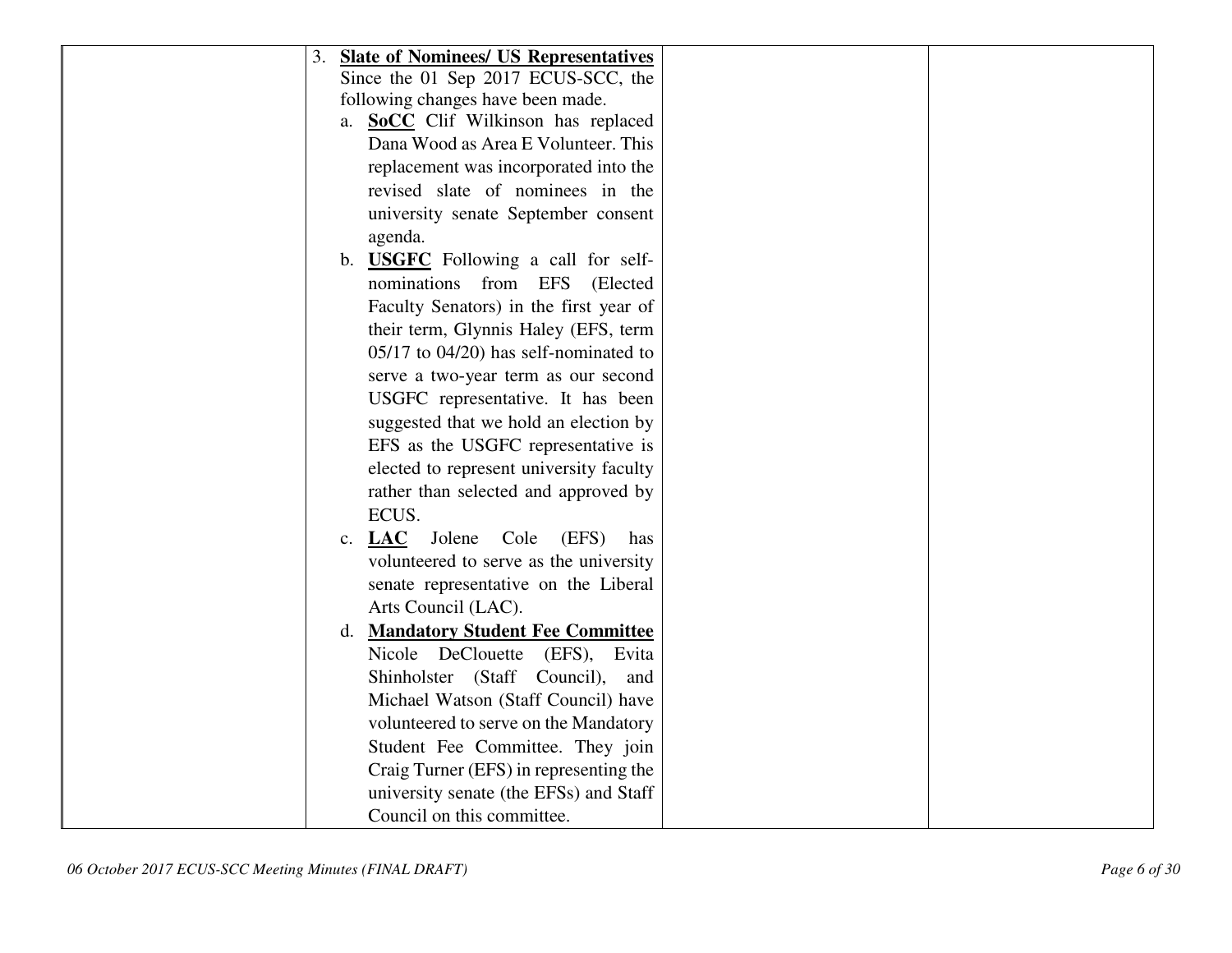|                                   |    | e. <b>ASBAC</b> Ben McMillan (EFS) has                              |  |
|-----------------------------------|----|---------------------------------------------------------------------|--|
|                                   |    | volunteered to serve as the university                              |  |
|                                   |    | representative<br>the<br>senate<br>on                               |  |
|                                   |    | Administrative Systems and Banner                                   |  |
|                                   |    | Advisory Committee (ASBAC).                                         |  |
|                                   |    | 4. <b>EFS Election Oversight</b> In preparation                     |  |
|                                   |    | for EFS elections, I provided ECUS with                             |  |
|                                   |    | drafts of the apportionment spreadsheets                            |  |
|                                   |    | and letters to deans as well as two Corps                           |  |
|                                   |    | Instruction<br>of<br>lists<br>with<br>(one                          |  |
|                                   |    | administrators listed as their<br>own                               |  |
|                                   |    | "college" of Administration and one with                            |  |
|                                   |    | administrators listed within their home                             |  |
|                                   |    | departments). The apportionment of                                  |  |
|                                   |    | elected faculty senators to the academic                            |  |
|                                   |    | units (colleges / library) is the same with                         |  |
|                                   |    | both classifications of administrators. The                         |  |
|                                   |    | change from last year's apportionment is                            |  |
|                                   |    | that CoAS has decreased 1 EFS to 17 and                             |  |
| <b>Executive Committee of the</b> |    | CoB has increased 1 EFS to 6.<br>Motions ECUS has three motions for |  |
| <b>University Senate (ECUS)</b>   | 1. |                                                                     |  |
|                                   |    | university senate consideration at its 20                           |  |
| <b>Nicole DeClouette</b>          |    | Oct 2017 meeting.                                                   |  |
|                                   | 2. | <b>Officers</b> The 2017-18 ECUS officers are                       |  |
|                                   |    | Nicole DeClouette (Chair), Alex Blazer<br>(Vice-Chair)<br>Turner    |  |
|                                   |    | and<br>Craig                                                        |  |
|                                   |    | (Secretary).<br>3. Meeting ECUS met on 06 Oct 2017 from             |  |
|                                   |    | 2:00pm to 3:15pm. The following topics                              |  |
|                                   |    | were discussed.                                                     |  |
|                                   |    | <b>Motions</b><br>a.                                                |  |
|                                   |    | . Rename Department (see 3c)                                        |  |
|                                   |    | Proposed Bylaws Revisions (3b)<br>11.                               |  |
|                                   |    | iii. Proposed Statutes Revisions (3b)                               |  |
|                                   |    | <b>University Senate Bylaws</b><br>$\mathbf{b}$ .                   |  |
|                                   |    | i. Qiana Wilson presented the most                                  |  |
|                                   |    | recent revisions to the bylaws to                                   |  |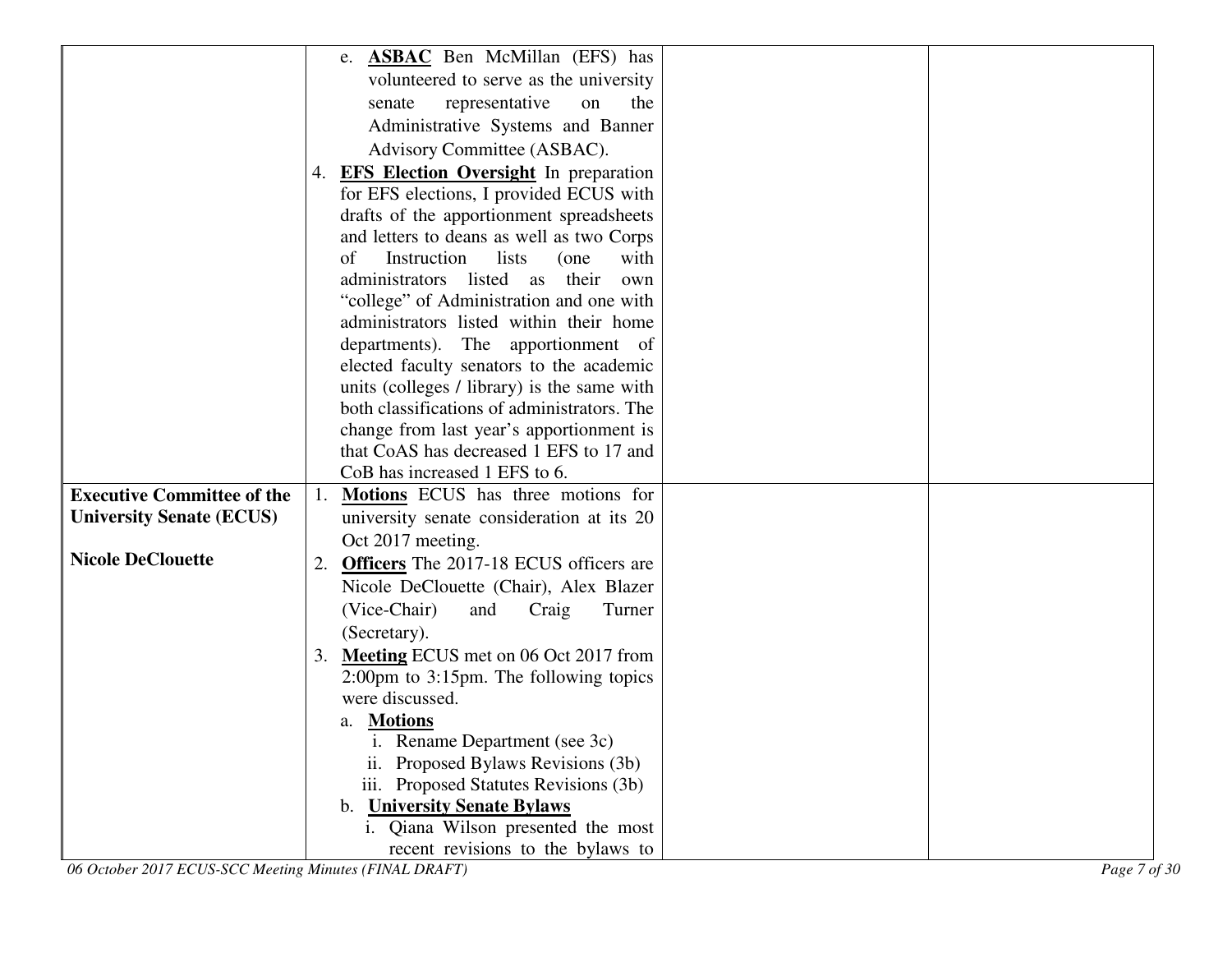| bring them into compliance with                                     |  |
|---------------------------------------------------------------------|--|
|                                                                     |  |
| the higher order documents.                                         |  |
| Discussion ensued regarding the<br>11.                              |  |
| language around policy advising                                     |  |
| and recommending versus policy-                                     |  |
| whether<br>making,<br><b>or</b><br>not                              |  |
| "President's designees" should be                                   |  |
| included, and how to define                                         |  |
| "general educational process" (in                                   |  |
| Institutional Statutes Article IV,                                  |  |
| Section 1 proposed language).                                       |  |
| There was also discussion about the<br>111.                         |  |
| language proposed for voting (II.                                   |  |
| Section 1.A.1.a Voting).<br>Does                                    |  |
| "academic<br>matters"<br>include                                    |  |
| curriculum? Should "research" be                                    |  |
| removed? If we start removing                                       |  |
| things from the list of academic                                    |  |
| matters, should we no longer cite                                   |  |
| the AAUP Redbook?                                                   |  |
| iv. Qiana agreed to have a revised draft                            |  |
| complete by 12 Oct 2017 to share                                    |  |
| with university senate members in                                   |  |
| preparation for the first reading at                                |  |
| their 20 Oct 2017 meeting.                                          |  |
| <b>Department</b><br><b>Name</b><br><b>Change</b><br>$\mathbf{c}$ . |  |
| Renaming of the Department of                                       |  |
| English<br>and<br>Rhetoric<br>to<br>the                             |  |
| Department of English as a follow-up                                |  |
| to the formation of the Department of                               |  |
| which will<br>Communication<br>be                                   |  |
| combining the Rhetoric faculty with                                 |  |
| the Mass Communication faculty.                                     |  |
| d. <b>Appeals Process</b>                                           |  |
| i. Nicole DeClouette is working with                                |  |
| John Sirmans to draft language                                      |  |
|                                                                     |  |
| around the appeals process to be                                    |  |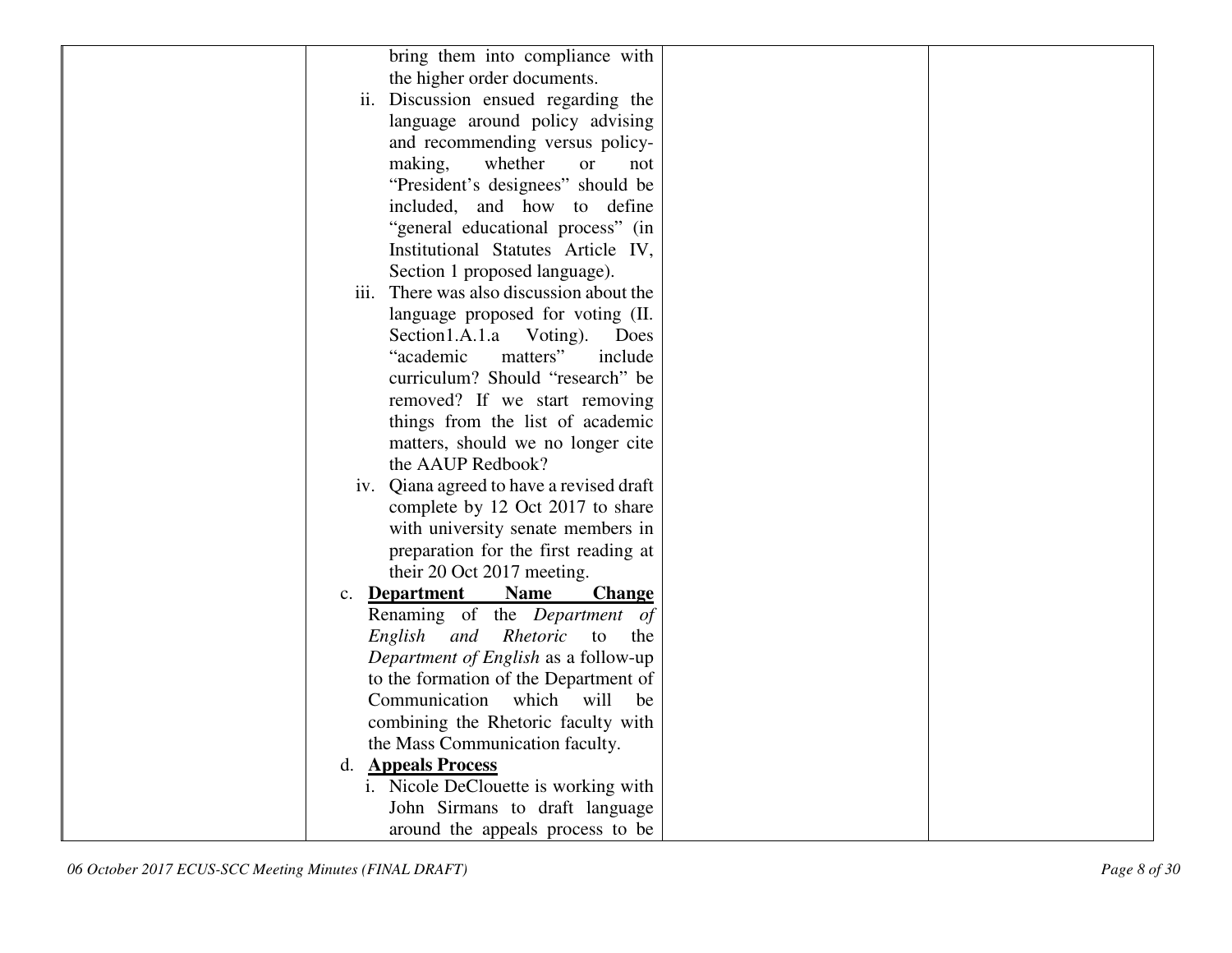|                                  | incorporated into the university                   |  |
|----------------------------------|----------------------------------------------------|--|
|                                  | senate bylaws as revisions.                        |  |
|                                  | e. Second USGFC Representative                     |  |
|                                  | i. ECUS agreed that an electronic                  |  |
|                                  | vote for the second USGFC                          |  |
|                                  | representative is the most efficient               |  |
|                                  |                                                    |  |
|                                  | way to proceed with Glynnis                        |  |
|                                  | Haley's self-nomination.                           |  |
|                                  | ii. ECUS still needs to consider the               |  |
|                                  | appropriation of University Senate                 |  |
|                                  | budget funds to support the travel-                |  |
|                                  | related expenses incurred by the                   |  |
|                                  | second USGFC Representative to                     |  |
|                                  | attend the two USGFC meetings.                     |  |
|                                  | f. 2018-19 Governance Calendar                     |  |
|                                  | i. Monica Starley responded that the               |  |
|                                  | second Friday of February 2019                     |  |
|                                  | (February 8) will be the date set for              |  |
|                                  | the President's State of the                       |  |
|                                  | University Address.                                |  |
|                                  | ii. University Senate Officers Craig               |  |
|                                  | Turner, Nicole DeClouette, and                     |  |
|                                  | Alex Blazer will meet to begin                     |  |
|                                  | drafting the 2017-18 governance                    |  |
|                                  | calendar before consulting with the                |  |
|                                  | Office of Academic Affairs about                   |  |
|                                  | August 2018 startup events.                        |  |
|                                  | <b>University Senate Budget \$1,601.77</b><br>g.   |  |
|                                  | (after the cost of the extra binders for           |  |
|                                  | the governance retreat were deducted).             |  |
| <b>Academic Policy Committee</b> | <b>Motions</b> APC has no motions to submit<br>1.  |  |
| (APC)                            | for university senate consideration at its         |  |
|                                  | 20 Oct 2017 meeting.                               |  |
| <b>Rodica Cazacu</b>             | <b>Officers</b> The 2017-18 APC officers are<br>2. |  |
|                                  | John R. Swinton (Chair), Rodica Cazacu             |  |
| for                              | (Vice-Chair)<br>and<br>Catrena<br>Lisse            |  |
|                                  |                                                    |  |
|                                  | (Secretary).                                       |  |

*06 October 2017 ECUS-SCC Meeting Minutes (FINAL DRAFT) Page 9 of 30*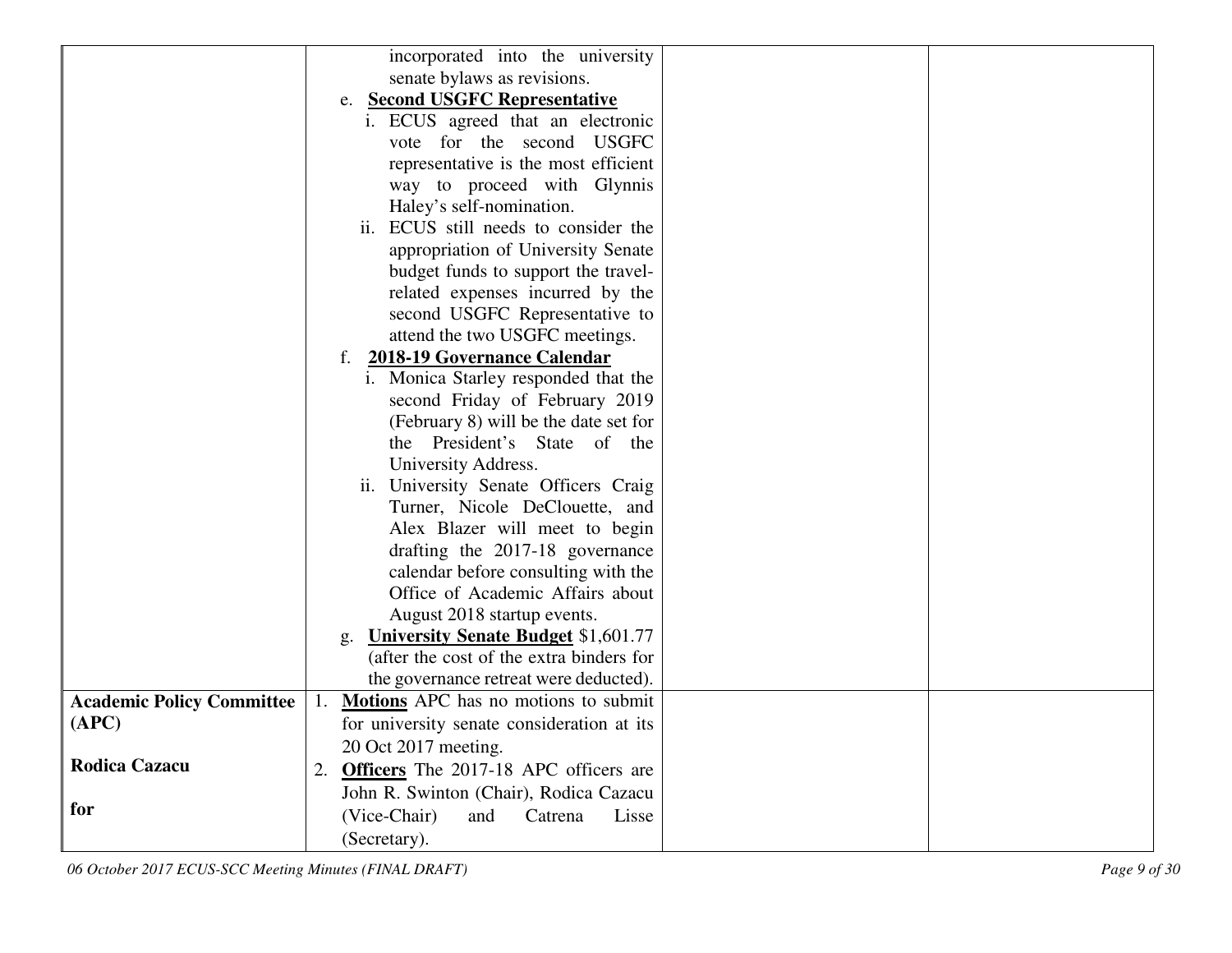| <b>John R. Swinton</b> | 3.<br>The<br>Academic<br>Policy<br><b>Meeting</b>           |
|------------------------|-------------------------------------------------------------|
|                        | Committee met on 06 Oct 2017 from                           |
|                        | $2:00 \text{pm}$ to $3:15 \text{pm}$ . The following topics |
|                        | were discussed.                                             |
|                        | <b>Syllabus Requirements</b> The first<br>a.                |
|                        | item was an informational one about                         |
|                        | the link to the Syllabus Requirements                       |
|                        | document being added to the same                            |
|                        | place(s) where the Syllabus Statement                       |
|                        | is found as a result of our previous                        |
|                        | discussions. There was nothing added                        |
|                        | to this.                                                    |
|                        | <b>ECUS Composition</b> The second item<br>$\mathbf{b}$ .   |
|                        | was to gather feedback on a proposal                        |
|                        | to change the makeup of ECUS.                               |
|                        | i. APC discussed the proposal for                           |
|                        | changing the makeup of ECUS                                 |
|                        | and, after careful consideration,                           |
|                        | there was a general consensus on                            |
|                        | the following concerns.                                     |
|                        | 1) Full academic unit (colleges                             |
|                        | and library) representation is                              |
|                        | critical and with the proposed                              |
|                        | changes it may be possible this                             |
|                        | will be lost.                                               |
|                        | 2) Considering<br>the<br>changes                            |
|                        | announced for some of the                                   |
|                        | senate subcommittees - some                                 |
|                        | may be dissolved - APC                                      |
|                        | wonders how those changes                                   |
|                        | will affect the dynamics of                                 |
|                        | ECUS and recommends that                                    |
|                        | ECUS should wait on acting                                  |
|                        | on the makeup proposal until                                |
|                        | the senate finalizes those                                  |
|                        | changes.                                                    |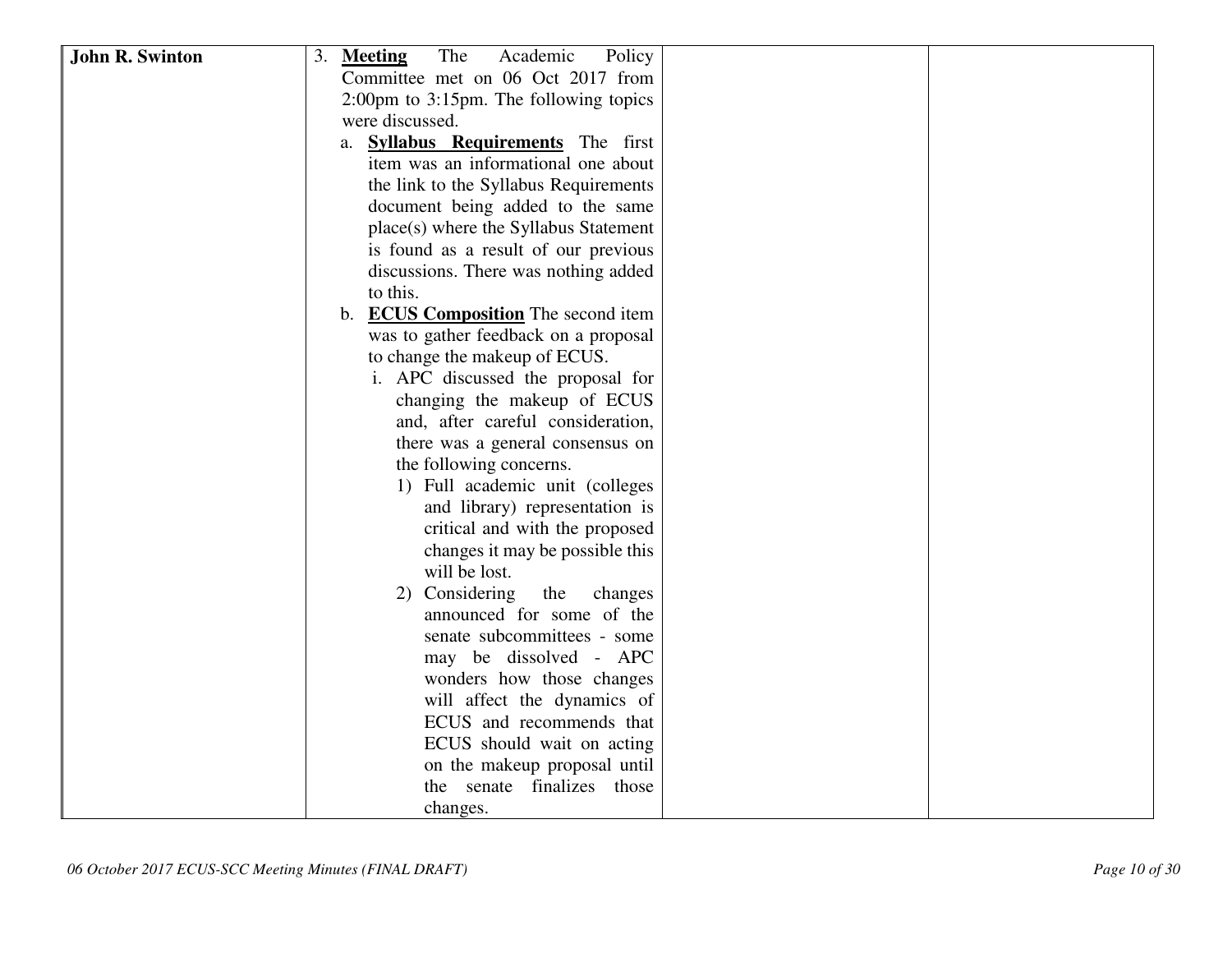| <b>Curriculum and Assessment</b> | Motions CAPC has three motions to                         |  |
|----------------------------------|-----------------------------------------------------------|--|
| <b>Policy Committee (CAPC)</b>   | submit for university senate consideration                |  |
|                                  | at its 20 Oct 2017 meeting. The topics of                 |  |
| <b>Lyndall Muschell</b>          | these motion are provided below in 3.a.                   |  |
|                                  | 2. Officers The 2017-18 CAPC officers are                 |  |
|                                  | Lyndall Muschell (Chair), Angel Abney                     |  |
|                                  | (Vice-Chair)<br>and<br>Angela<br>Criscoe                  |  |
|                                  | (Secretary).                                              |  |
|                                  | 3. Meeting The Curriculum and Assessment                  |  |
|                                  | Policy Committee met on 06 Oct 2017                       |  |
|                                  | from $2:00 \text{pm}$ to $3:15 \text{pm}$ . The following |  |
|                                  | topics were discussed.                                    |  |
|                                  | a. Motions The following Action Items                     |  |
|                                  | were deliberated and voted upon. The                      |  |
|                                  | result of these votes, documenting                        |  |
|                                  | CAPC actions, is given below.                             |  |
|                                  | i. New Graduate Certificate in                            |  |
|                                  | Positive Behavior Interventions                           |  |
|                                  | and Support (PBIS) - College of                           |  |
|                                  | Education - passed                                        |  |
|                                  | Change<br>ii. Name<br><b>Minors</b><br>$\blacksquare$     |  |
|                                  | (Community Health to become                               |  |
|                                  | Public Health to match the name                           |  |
|                                  | now used by the major) - passed                           |  |
|                                  | iii. New Course - Core Curriculum                         |  |
|                                  | Area E - Sustainability - passed                          |  |
|                                  | Each of these items will be submitted                     |  |
|                                  | as a motion to university senate for                      |  |
|                                  | deliberation and a vote.                                  |  |
|                                  | b. <b>Information Items</b> The following                 |  |
|                                  | information items were shared with                        |  |
|                                  | CAPC and will be documented in the                        |  |
|                                  | CAPC minutes.                                             |  |
|                                  | <b>NEW COURSE PROPOSAL</b><br>i.                          |  |
|                                  | 1) With the new concentrations in                         |  |
|                                  | Exercise Science, the new                                 |  |
|                                  | course, KINS 2210: Methods of                             |  |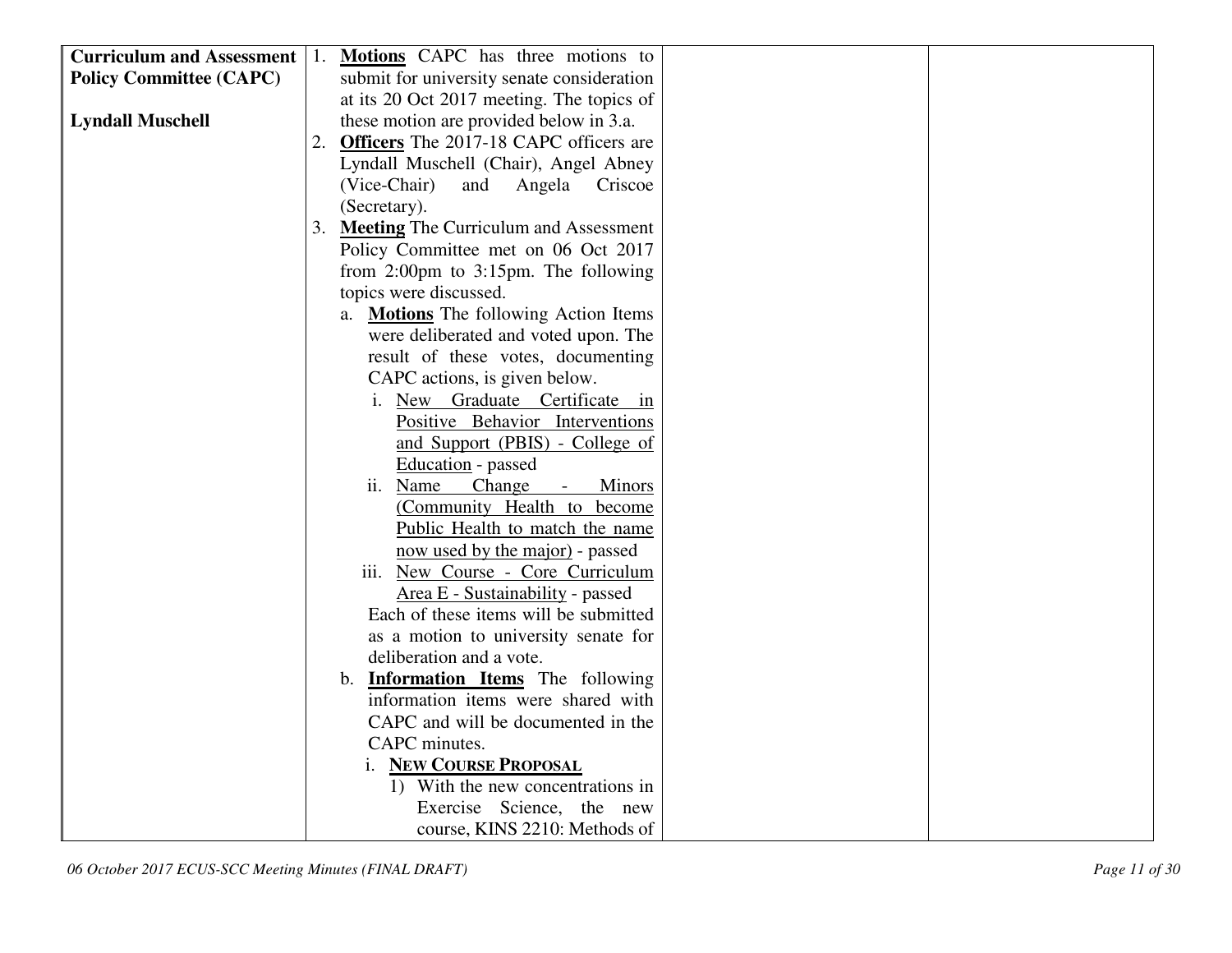| Corrective Movement, will be                               |  |
|------------------------------------------------------------|--|
| in the area of Fitness and                                 |  |
| Performance.<br>2303<br><b>KINS</b>                        |  |
| Personal Health and Fitness                                |  |
| will be removed from area F                                |  |
| and be replaced by KINS 2210                               |  |
| which will be a prerequisite to                            |  |
| KINA 3233. The change will be                              |  |
| reflected in the AY 2018-19                                |  |
| Undergraduate Catalog.                                     |  |
| <b>MODIFICATION OF</b><br><b>EXISTING</b><br>11.           |  |
| <b>PROGRAM</b>                                             |  |
| 1) A new course KINS 6673 will                             |  |
| replace KINS 6823 in the                                   |  |
| graduate core because<br>the                               |  |
| content in the course KINS                                 |  |
| 6673 is more aligned with the                              |  |
| programmatic changes<br>that                               |  |
| have been made over the years.                             |  |
| The change would be effective                              |  |
| AY 2018-19.                                                |  |
| <b>New Business</b> The following topics<br>$\mathbf{C}$ . |  |
| were discussed by the committee.                           |  |
| 1) Review Composition of ECUS                              |  |
| The suggestion was made                                    |  |
| (however,<br>the<br>not<br>was                             |  |
| consensus of the all committee                             |  |
| after<br>members)<br>that<br>the                           |  |
| decisions have been made about                             |  |
| composition<br>of<br>the<br>the                            |  |
| University Senate<br>and<br>its                            |  |
| committees, committee chairs                               |  |
| serve as ECUS; however, to                                 |  |
| maintain representation from all                           |  |
| units, the membership of chairs                            |  |
| be inventoried for academic                                |  |
| unit representation. Members                               |  |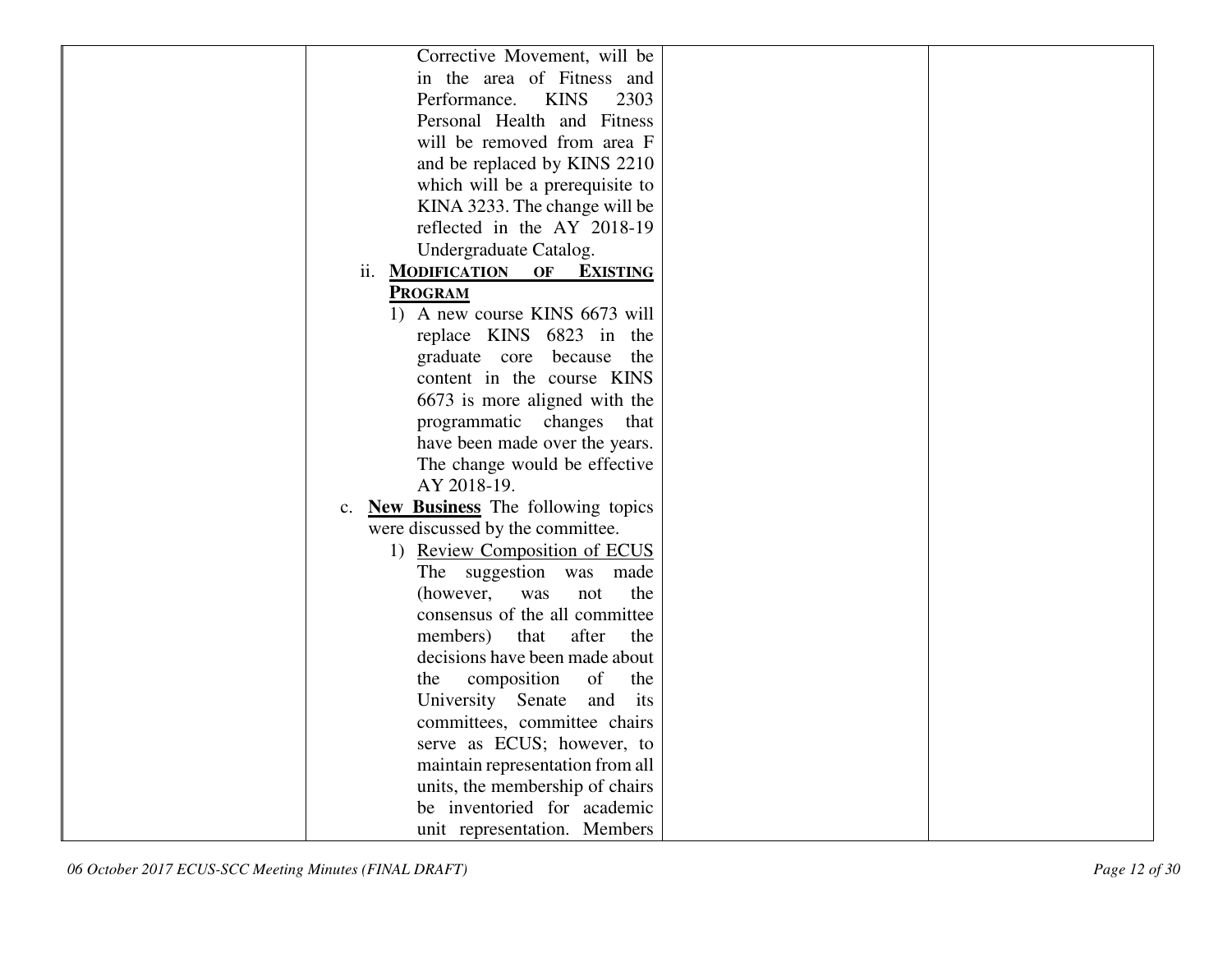|                                 | could then be added to ensure              |  |
|---------------------------------|--------------------------------------------|--|
|                                 | representation of all academic             |  |
|                                 | units (colleges, library) are              |  |
|                                 | present on ECUS.                           |  |
|                                 | <b>Review Annual Report Format</b><br>2)   |  |
|                                 | The format was acceptable as               |  |
|                                 | submitted.                                 |  |
|                                 | Role of CAPC Given that our<br>3)          |  |
|                                 | service on CAPC is out of                  |  |
|                                 | compliance with the higher                 |  |
|                                 | order documents, members of                |  |
|                                 | CAPC respectively request to               |  |
|                                 | reallocate our time consistent             |  |
|                                 | with our obligations contractual           |  |
|                                 | with our assignments.                      |  |
| <b>Subcommittee on the Core</b> | Motions SoCC has no motions to submit      |  |
| <b>Curriculum (SoCC)</b>        | for university senate consideration at its |  |
|                                 | 20 Oct 2017 meeting.                       |  |
| <b>Mary Magoulick</b>           | 2. Officers The 2017-18 SoCC officers are  |  |
|                                 | Mary Magoulick (Chair),<br><b>Brandon</b>  |  |
|                                 | Samples (Vice-Chair) and Kay Anderson      |  |
|                                 | (Secretary).                               |  |
|                                 | 3. Meetings The following summarizes       |  |
|                                 | SoCC activity at its recent meetings.      |  |
|                                 | a. As Mary Magoulick had extended her      |  |
|                                 | regrets and was unable to attend this      |  |
|                                 | meeting, there was no SoCC report.         |  |
| <b>Faculty Affairs Policy</b>   | Motions FAPC has one motion to submit      |  |
| <b>Committee (FAPC)</b>         | for consideration by the university senate |  |
|                                 | at its 20 Oct 2017 meeting. See 3.a.       |  |
| <b>David Johnson</b>            | 2. Officers The 2017-18 FAPC officers are  |  |
|                                 | David Johnson (Chair), Ashley Taylor       |  |
|                                 | (Vice-Chair) and Sarah Handwerker          |  |
|                                 | (Secretary).                               |  |
|                                 | 3. Meeting The Faculty Affairs Policy      |  |
|                                 | Committee met on 06 Oct 2017 from          |  |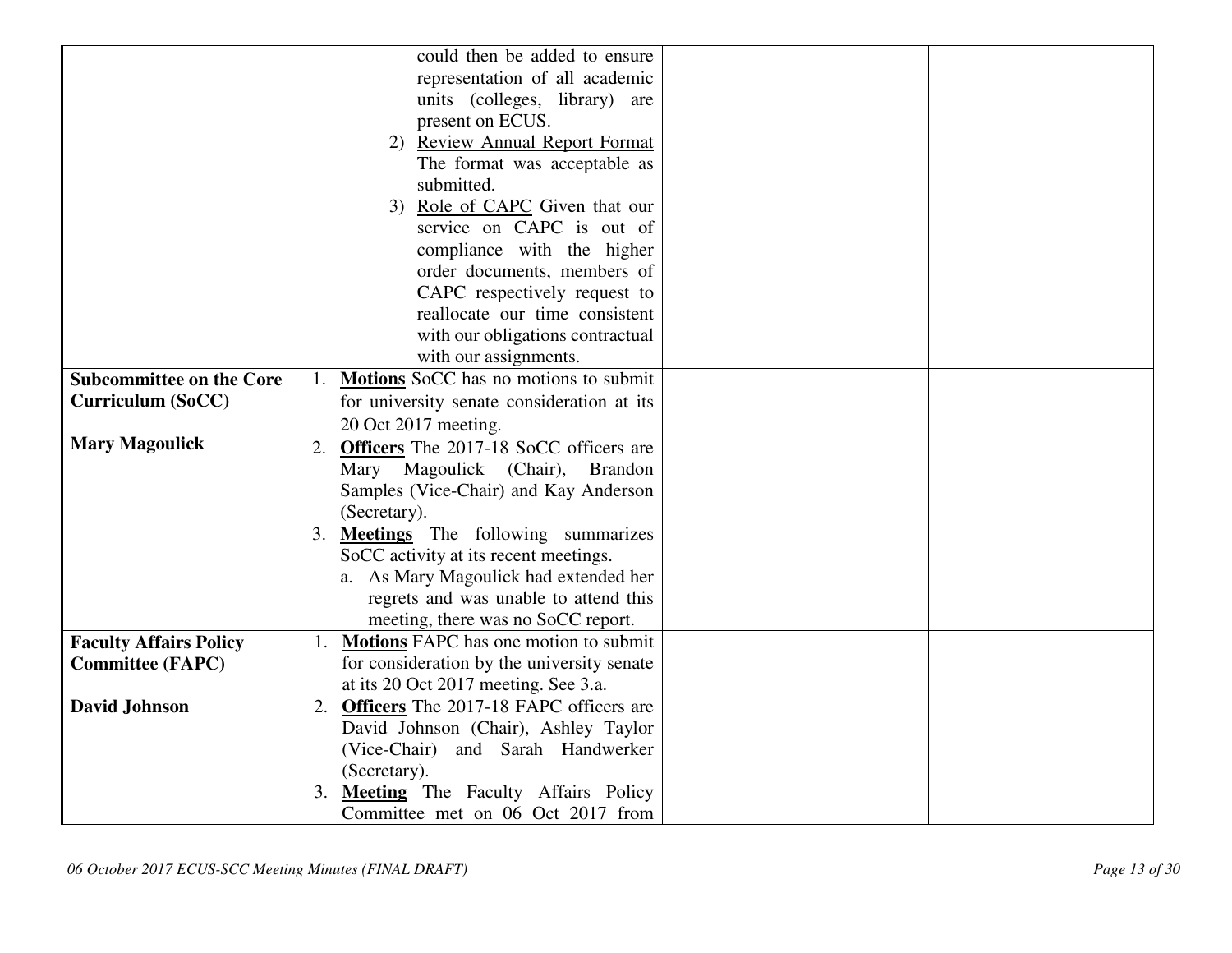|                                | $2:00 \text{pm}$ to $3:15 \text{pm}$ and the following |
|--------------------------------|--------------------------------------------------------|
|                                | items were discussed.                                  |
|                                | Motion FAPC voted to submit a<br>a.                    |
|                                | motion to senate to ENDORSE a Peer                     |
|                                | Teaching Evaluation Pilot Program.                     |
|                                | <b>ECUS Composition</b> FAPC members<br>$\mathbf{b}$ . |
|                                | recommend against restructuring                        |
|                                | ECUS, seeing the importance in                         |
|                                | having all academic units (colleges,                   |
|                                | library) represented. However, ECUS                    |
|                                | may want to consider canceling the                     |
|                                | monthly meeting that does not                          |
|                                | include the standing committee                         |
|                                | chairs. (Does ECUS need two                            |
|                                | meetings? What about only one                          |
|                                | meeting with the committee chairs?)                    |
| <b>Resources, Planning and</b> | <b>Motions</b> RPIPC has no motions to submit          |
| <b>Institutional Policy</b>    | for university senate consideration at its 20          |
| <b>Committee (RPIPC)</b>       | Oct 2017 meeting.                                      |
|                                | <b>Officers</b> The 2017-18 RPIPC officers are         |
| <b>Diana Young</b>             | Diana Young (Chair), Donna Bennett                     |
|                                | (Vice-Chair)<br>and Courtney<br>Manson                 |
|                                | (Secretary).                                           |
|                                | <b>Meetings</b> The Resources, Planning and<br>Β.      |
|                                | Institutional Policy Committee met on 06               |
|                                | Oct 2017 from 2:00pm to 3:15pm and the                 |
|                                | following items were discussed.                        |
|                                | a. Sustainability: Recycle/Trash Bins                  |
|                                | RPIPC heard from Lori Strawder and                     |
|                                | Kristen Hitchcock (representatives                     |
|                                | from the GC Sustainability Council)                    |
|                                | about how the recycling program is                     |
|                                | being implemented in different places                  |
|                                | across campus. Highlights include: the                 |
|                                | history of the program, new programs                   |
|                                | being phased in in recent years to help                |
|                                | improve recycling accessibility and                    |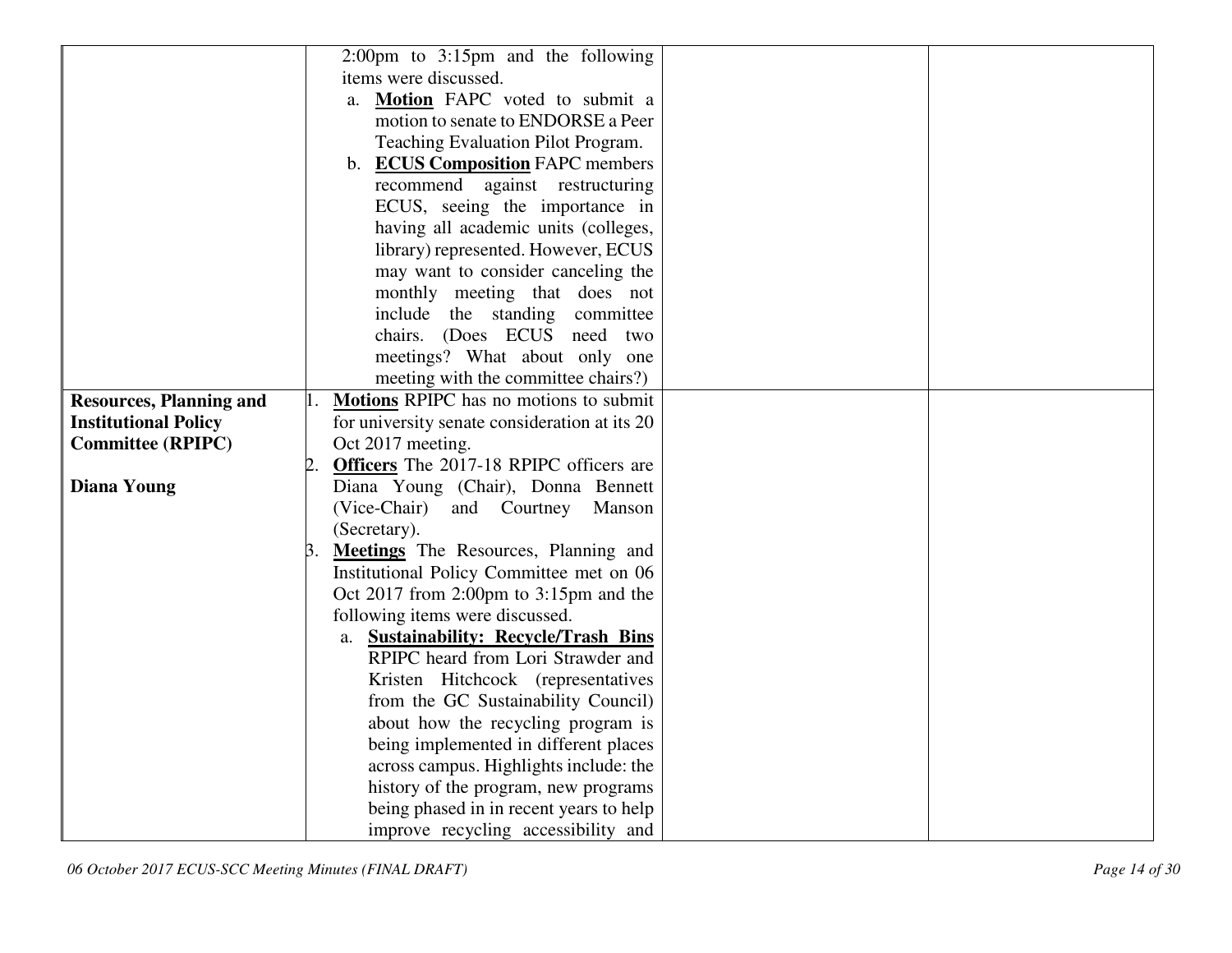|  | information sharing to faculty, staff,        |  |
|--|-----------------------------------------------|--|
|  | and students (e.g. the Earth Action           |  |
|  | Team (a student group) and Bobcats            |  |
|  | Work<br>Green<br>campus-wide<br>(a)           |  |
|  | information-sharing initiative)). Also,       |  |
|  | Lori shared that Building Services            |  |
|  | manages the process of trash and              |  |
|  | recycling pickup in their respective          |  |
|  | buildings (not the Sustainability             |  |
|  | Office).                                      |  |
|  | b. Shared Sick Leave Motion After first       |  |
|  | drafting a motion regarding the $GC$          |  |
|  | shared sick leave program policy,             |  |
|  | which aligns with USG/BoR policy,             |  |
|  | the committee then acknowledged               |  |
|  | that, as a BoR policy, University             |  |
|  |                                               |  |
|  | Senate does not have the authority to         |  |
|  | modify the policy. Since the Shared           |  |
|  | Sick Leave Program was already                |  |
|  | presented to University Senate as an          |  |
|  | Information Item (2016), RPIPC voted          |  |
|  | to delete the policy motion sent up to        |  |
|  | ECUS in Sept 2017. Diana Young will           |  |
|  | coordinate with Craig Turner to ensure        |  |
|  | that this motion is deleted.                  |  |
|  | c. RPIPC Composition<br><b>Revision</b>       |  |
|  | RPIPC members voted to formally               |  |
|  | propose a change to the RPIPC                 |  |
|  | Membership to include among its 13<br>members |  |
|  | appointed<br>an<br><b>CIO</b>                 |  |
|  | representative. The following change          |  |
|  | has been voted on: Change the "one            |  |
|  | $(1)$ member who is a staff member            |  |
|  | appointed by a process determined by          |  |
|  | Staff Council" to "one (1) member             |  |
|  | who is the Chief Information Officer          |  |
|  | or an appointed representative of the         |  |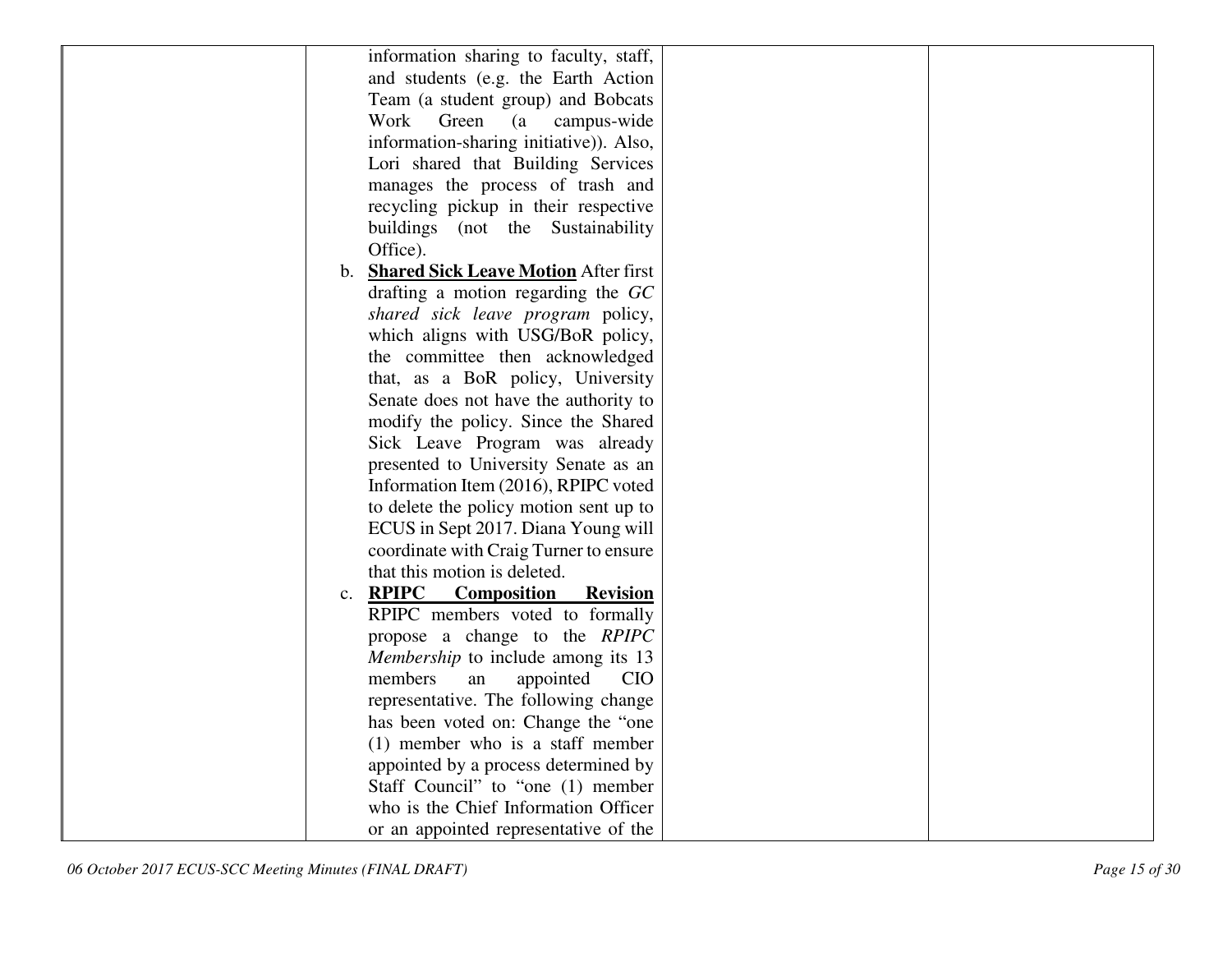|                               | Chief Information Officer." Diana will                 |
|-------------------------------|--------------------------------------------------------|
|                               | inform the Staff Council in writing                    |
|                               | about this change, and she will also                   |
|                               | propose the change be formalized in                    |
|                               | the university senate bylaws.                          |
|                               | d. 12-month Pay Option Susan Allen                     |
|                               | spoke briefly about the 12-month pay                   |
|                               | distribution option, which will be                     |
|                               | available to 10-month employees                        |
|                               | beginning August 2018 (the start of                    |
|                               | FY19). Susan noted that, because the                   |
|                               | pay distribution option would go into                  |
|                               | effect each August 1, even if an                       |
|                               | employee leaves the institution mid-                   |
|                               | year, there will not be any issues                     |
|                               | regarding over/underpayment to that                    |
|                               | employee.                                              |
|                               | e. Next Meeting For the next meeting,                  |
|                               | we plan to ask John Bowen (Parking                     |
|                               | and Transportation) to field questions                 |
|                               | and concerns about parking issues                      |
|                               | across campus.                                         |
| <b>Student Affairs Policy</b> | <b>Motions</b> SAPC has no motions to submit           |
| <b>Committee (SAPC)</b>       | for university senate consideration at its             |
|                               | 20 Oct 2017 meeting.                                   |
| <b>Emily Gomez</b>            | <b>Officers</b> The 2017-18 SAPC officers are<br>2.    |
|                               | Emily Gomez (Chair), Wanda Johnson                     |
|                               | (Vice-Chair) and Simplice Tchamna-                     |
|                               | Kouna (Secretary).                                     |
|                               | <b>Meeting</b> The Student Affairs Policy<br>3.        |
|                               | Committee met on 06 Oct 2017 from                      |
|                               | $2:00 \text{pm}$ to $3:15 \text{pm}$ and the following |
|                               | items were discussed.                                  |
|                               | <b>GIVE Center</b> Registration<br>for<br>а.           |
|                               | volunteering requires a background                     |
|                               | check - do all volunteers really need                  |
|                               | this? Should<br>there be separate                      |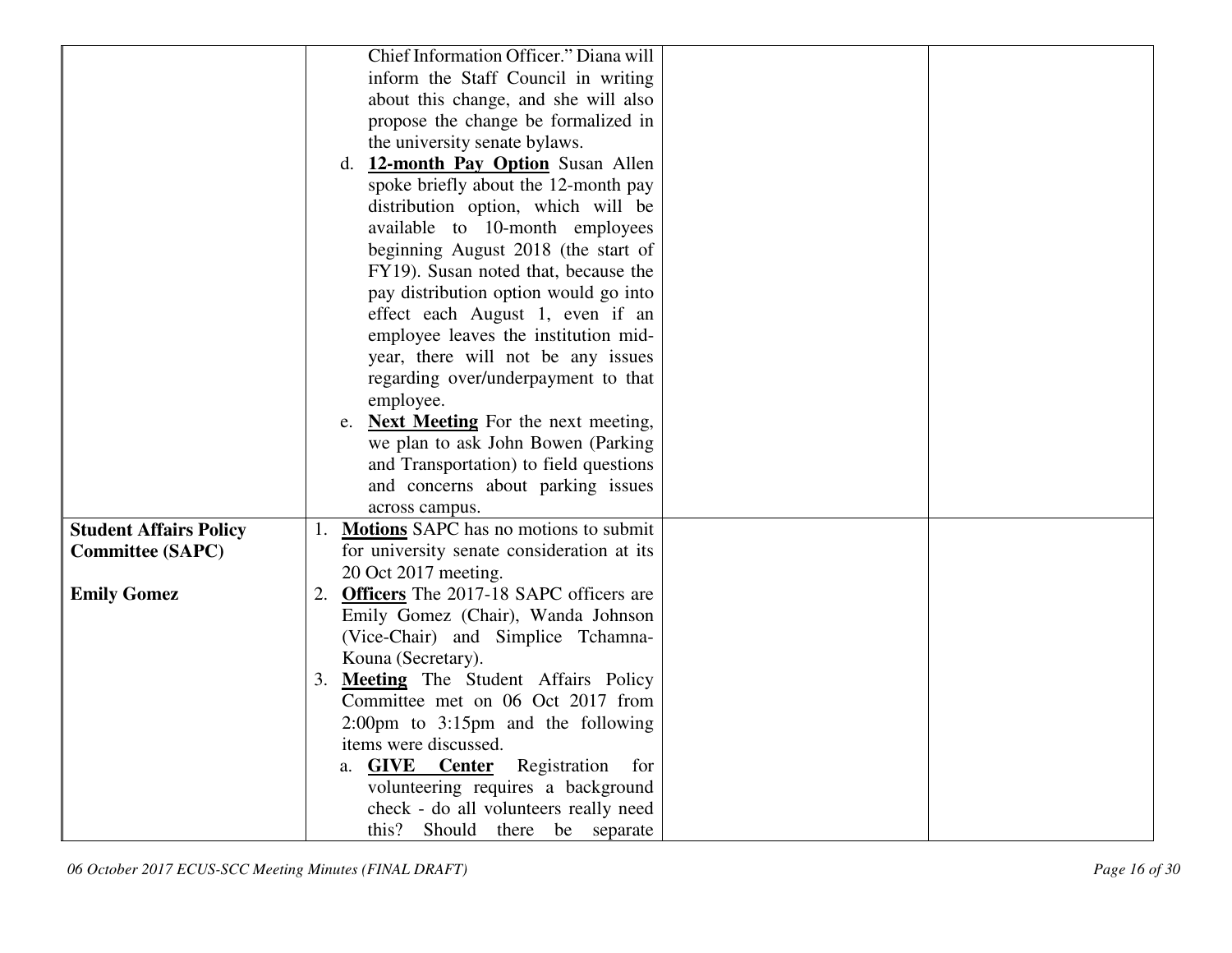|                             | requirements for specific types of             |
|-----------------------------|------------------------------------------------|
|                             | volunteers? (Question raised by John           |
|                             | Swinton at last ECUS-SCC meeting).             |
|                             | Will look into adding separate                 |
|                             | volunteer options to the website               |
|                             | http://www.gcsu.edu/give-center/volunteerism - |
|                             | those that involve registration and            |
|                             | those that don't.                              |
|                             |                                                |
|                             | b. <b>Academic Calendar</b> Questions for      |
|                             | Registrar Kay Anderson regarding               |
|                             | issues with registration                       |
|                             | i. Ability to add classes online               |
|                             | through first Friday of classes                |
|                             | ii. Date to withdraw with a W grade            |
|                             | Discussion items of the conversation:          |
|                             | i. Currently the Add date is 3 days            |
|                             | after the semester begins and the              |
|                             | Drop date is 5 days. Interest in               |
|                             | extending the Add date online to               |
|                             | the first Friday, the same as the              |
|                             | Drop date.                                     |
|                             | ii. Extending the Withdraw period by           |
|                             | one week to receive a W and not a              |
|                             | WF with the purpose of receiving               |
|                             | midterm feedback and allowing                  |
|                             | time for a student to discuss                  |
|                             | options with their professor,                  |
|                             | academic advisor and parents.                  |
|                             | <b>Next SAPC Meeting</b><br>$\mathbf{c}$ .     |
|                             | i. Veronica Womack will join us to             |
|                             | discuss the Diversity Action Plan              |
|                             | ii. We will invite Dr. Salad to discuss        |
|                             | ways to improve Early College                  |
|                             | students' experience on campus so              |
|                             | that they will want to attend GC.              |
| <b>V.</b> Information Items |                                                |
| Actions/Recommendations     |                                                |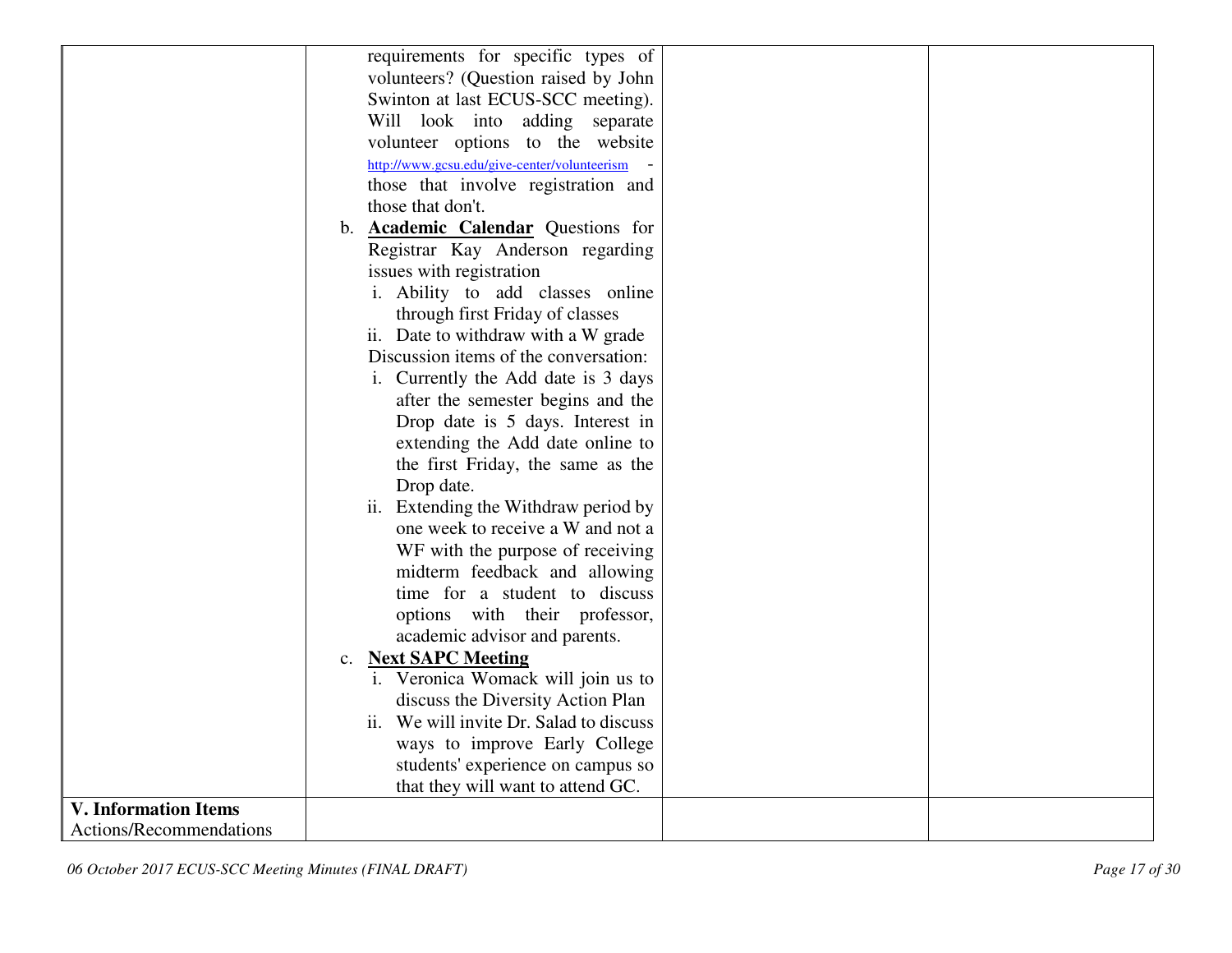| <b>University Senate Budgets</b> | <b>Foundation Account</b> for university        |  |
|----------------------------------|-------------------------------------------------|--|
|                                  | senate is now established and has a             |  |
| <b>Nicole DeClouette</b>         | balance of \$0.                                 |  |
|                                  | 2. <b>Balance</b> The balance of the university |  |
|                                  | senate budget (\$5000 allocation annually)      |  |
|                                  | is presently at \$1601.77. This includes a      |  |
|                                  | recent debit for additional notebooks           |  |
|                                  | ordered for the 2017 governance retreat.        |  |
|                                  | Anticipated 2017-18 expenses include            |  |
|                                  | reimbursement of attendance expenditures        |  |
|                                  | to Alex Blazer for USG Faculty Council          |  |
|                                  | meetings during the 2017-18 academic            |  |
|                                  | year.                                           |  |
| <b>AAUP Redbooks</b>             | Nicole DeClouette noted that university         |  |
|                                  | senate leaders are given a copy of the most     |  |
| <b>Nicole DeClouette</b>         | current edition of the AAUP (American           |  |
|                                  | Association of University Professors)           |  |
|                                  | Redbook as a token of appreciation for their    |  |
|                                  | leadership service and as a resource to inform  |  |
|                                  | future committee deliberation.<br>Nicole        |  |
|                                  | DeClouette surveyed the standing committee      |  |
|                                  | chairs and executive committee members that     |  |
|                                  | were present and found that only Emily          |  |
|                                  | Gomez (SAPC Chair) and Diana Young              |  |
|                                  | (RPIPC Chair) needed (and were given)           |  |
|                                  | Redbooks. All others who were present at this   |  |
|                                  | meeting had one. Nicole DeClouette noted        |  |
|                                  | that Redbooks would also be delivered to        |  |
|                                  | absent ECUS members J.F. Yao and Will           |  |
|                                  | Hobbs prior to the next ECUS-SCC meeting        |  |
|                                  | slated for 3 Nov 2017.                          |  |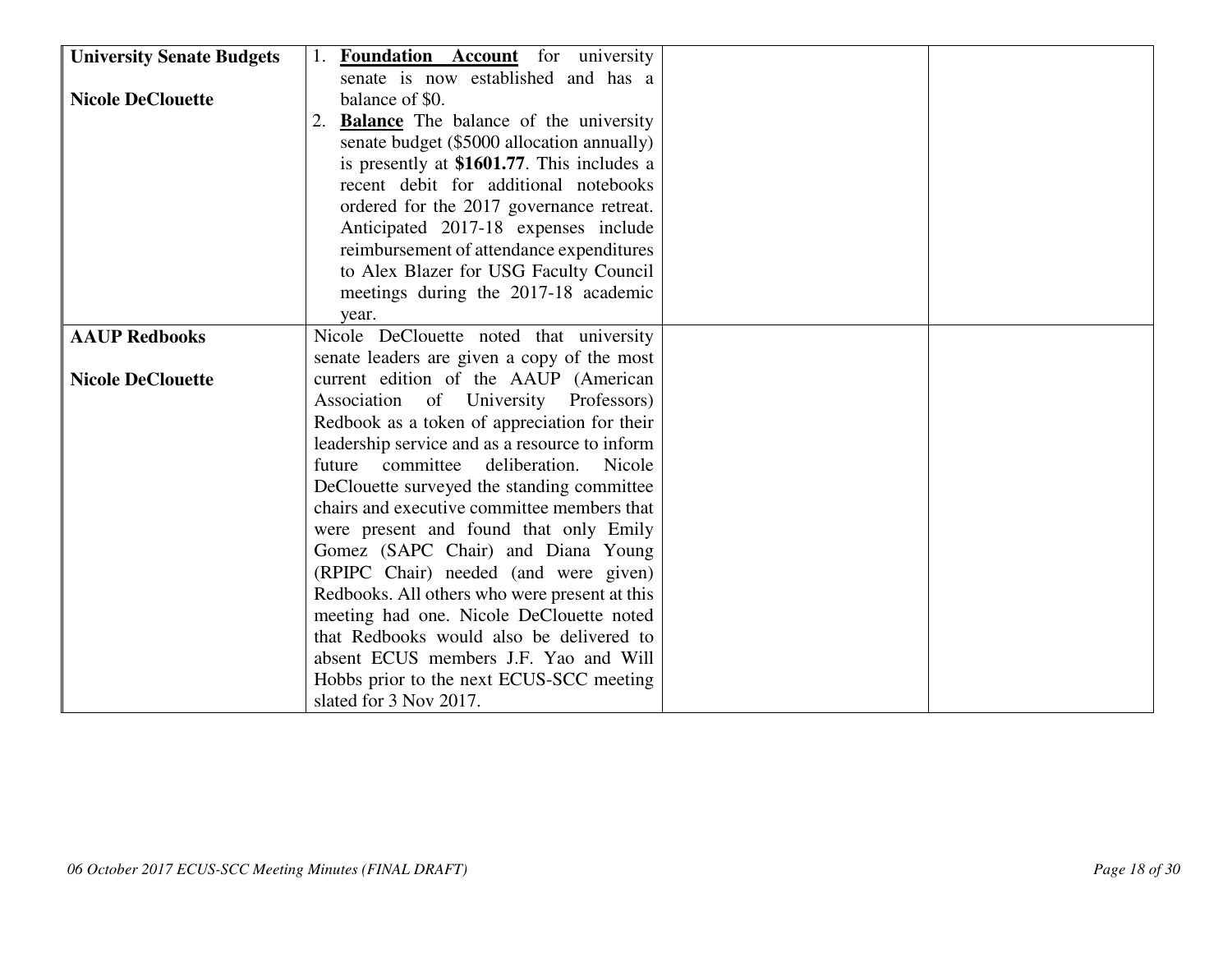| <b>VI. Unfinished Business</b>  |                                                |  |
|---------------------------------|------------------------------------------------|--|
| <b>Review of Action &amp;</b>   |                                                |  |
| <b>Recommendations, Provide</b> |                                                |  |
| updates (if any) to Follow-up   |                                                |  |
|                                 |                                                |  |
| <b>Appeals Process for</b>      | 6 Sep 2017                                     |  |
| <b>Decisions of University</b>  | Nicole DeClouette reminded those present       |  |
| <b>Senate Committees</b>        | that as part of his narrative response to      |  |
|                                 | 1617.CAPC.020.C,<br><b>Motion</b><br>President |  |
| <b>Nicole DeClouette</b>        | Dorman stated Finally, I charge the ECUS of    |  |
|                                 | the University Senate to consider an appeals   |  |
|                                 | process whereby decisions made by the          |  |
|                                 | various committees of the University Senate    |  |
|                                 | may be considered for appeal.                  |  |
|                                 | This appeals process had been discussed at     |  |
|                                 | the 2017 Governance Retreat with the           |  |
|                                 | conclusion that there already exist channels   |  |
|                                 | of appeal. This retreat session had been co-   |  |
|                                 | facilitated by Nicole DeClouette and           |  |
|                                 | Chavonda Mills. Nicole DeClouette provided     |  |
|                                 | a synopsis of the findings of the session.     |  |
|                                 | 1. The university senate bylaws already        |  |
|                                 | provide a process by which three               |  |
|                                 | university senators can bring items to         |  |
|                                 | ECUS for steering to a committee and           |  |
|                                 | possibly result in consideration by the        |  |
|                                 | university senate as a committee of the        |  |
|                                 | whole. (See University Senate Bylaws           |  |
|                                 | <i>IV.Section1</i> )                           |  |
|                                 | 2. All votes coming out of committees be       |  |
|                                 | reported; this includes recommendations        |  |
|                                 | for a proposal and recommendations             |  |
|                                 | against a proposal.                            |  |
|                                 | Recommendation for a proposal will<br>i.       |  |
|                                 | come to the university senate floor            |  |
|                                 | either as a formal motion or as an             |  |
|                                 | informational item on the consent              |  |
|                                 | agenda.                                        |  |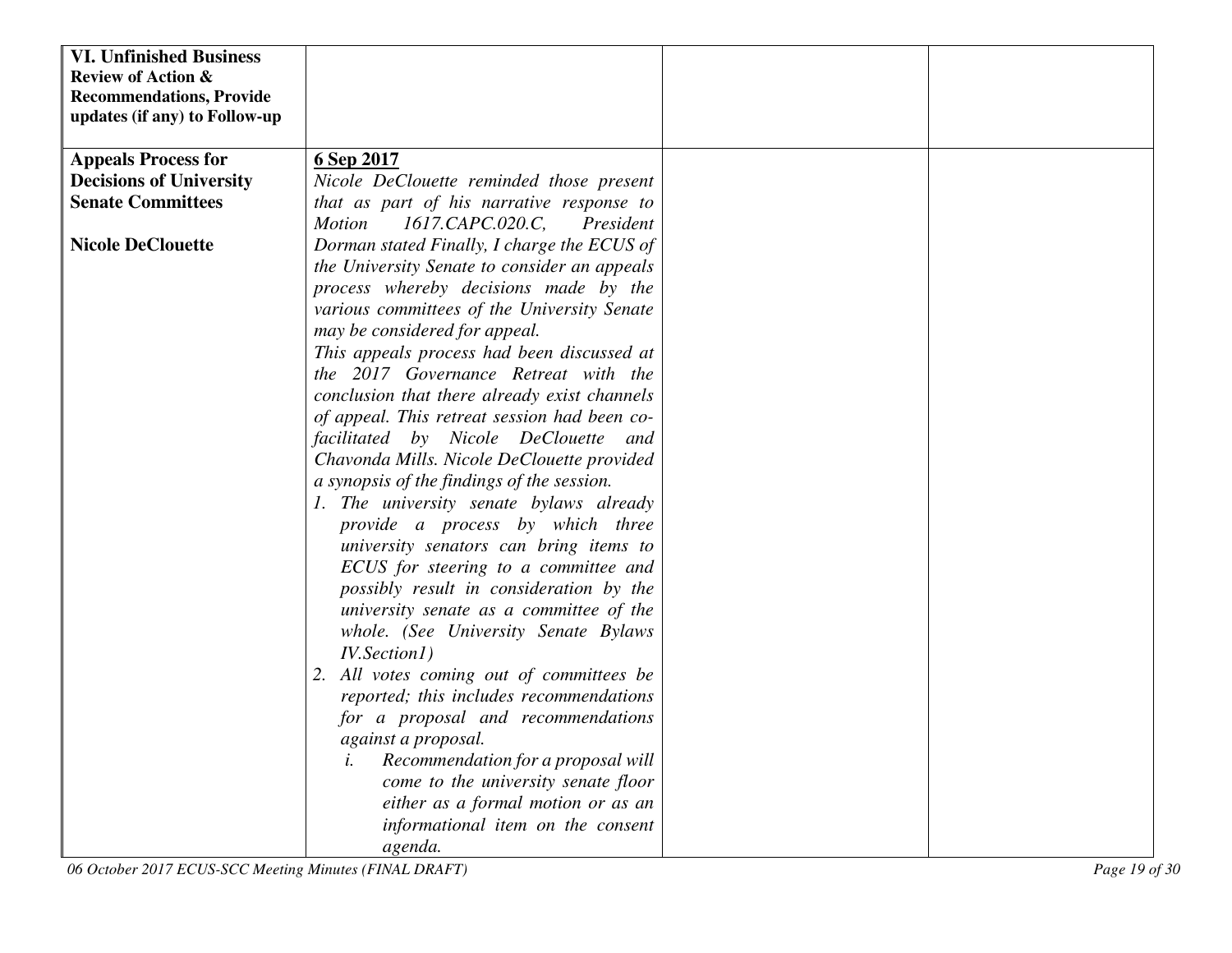| will come to the university senate<br>floor on the consent agenda. A<br>single university senator may<br>remove an item from the consent<br>agenda to be considered separately.<br>iii.<br>This way each vote will be recorded<br>and will provide a way for the<br>university senate to advise the<br>President.<br>3. ECUS-SCC Deliberation<br>A lively<br>discussion of the proposal ensued with the<br>following conversation points.<br>All items on which a committee<br>i.<br>makes a recommendation (for or |
|---------------------------------------------------------------------------------------------------------------------------------------------------------------------------------------------------------------------------------------------------------------------------------------------------------------------------------------------------------------------------------------------------------------------------------------------------------------------------------------------------------------------|
|                                                                                                                                                                                                                                                                                                                                                                                                                                                                                                                     |
|                                                                                                                                                                                                                                                                                                                                                                                                                                                                                                                     |
|                                                                                                                                                                                                                                                                                                                                                                                                                                                                                                                     |
|                                                                                                                                                                                                                                                                                                                                                                                                                                                                                                                     |
|                                                                                                                                                                                                                                                                                                                                                                                                                                                                                                                     |
|                                                                                                                                                                                                                                                                                                                                                                                                                                                                                                                     |
|                                                                                                                                                                                                                                                                                                                                                                                                                                                                                                                     |
|                                                                                                                                                                                                                                                                                                                                                                                                                                                                                                                     |
|                                                                                                                                                                                                                                                                                                                                                                                                                                                                                                                     |
|                                                                                                                                                                                                                                                                                                                                                                                                                                                                                                                     |
|                                                                                                                                                                                                                                                                                                                                                                                                                                                                                                                     |
|                                                                                                                                                                                                                                                                                                                                                                                                                                                                                                                     |
|                                                                                                                                                                                                                                                                                                                                                                                                                                                                                                                     |
|                                                                                                                                                                                                                                                                                                                                                                                                                                                                                                                     |
| against) with a committee vote will                                                                                                                                                                                                                                                                                                                                                                                                                                                                                 |
| be documented in the university                                                                                                                                                                                                                                                                                                                                                                                                                                                                                     |
| senate committee minutes.                                                                                                                                                                                                                                                                                                                                                                                                                                                                                           |
| Recommendations for OR against<br>ii.                                                                                                                                                                                                                                                                                                                                                                                                                                                                               |
| will come to the university senate                                                                                                                                                                                                                                                                                                                                                                                                                                                                                  |
| floor either as a formal motion or as                                                                                                                                                                                                                                                                                                                                                                                                                                                                               |
| an item on the consent agenda.                                                                                                                                                                                                                                                                                                                                                                                                                                                                                      |
| The consent agenda is for those<br>iii.                                                                                                                                                                                                                                                                                                                                                                                                                                                                             |
| matters for which unanimous                                                                                                                                                                                                                                                                                                                                                                                                                                                                                         |
| agreement by all university senators                                                                                                                                                                                                                                                                                                                                                                                                                                                                                |
| is anticipated.                                                                                                                                                                                                                                                                                                                                                                                                                                                                                                     |
| The placing of an item on the<br>iv.                                                                                                                                                                                                                                                                                                                                                                                                                                                                                |
| consent agenda will be determined                                                                                                                                                                                                                                                                                                                                                                                                                                                                                   |
| by a recommendation of the                                                                                                                                                                                                                                                                                                                                                                                                                                                                                          |
| committee via the committee chair                                                                                                                                                                                                                                                                                                                                                                                                                                                                                   |
| and ultimately determined by the                                                                                                                                                                                                                                                                                                                                                                                                                                                                                    |
| presiding officer in consultation                                                                                                                                                                                                                                                                                                                                                                                                                                                                                   |
| with both the committee chair and                                                                                                                                                                                                                                                                                                                                                                                                                                                                                   |
| the agenda setting body ECUS.                                                                                                                                                                                                                                                                                                                                                                                                                                                                                       |
| It is anticipated that language<br>V.                                                                                                                                                                                                                                                                                                                                                                                                                                                                               |
| detailing the process will be drafted                                                                                                                                                                                                                                                                                                                                                                                                                                                                               |
| <b>DeClouette</b><br>Nicole<br>by<br>in                                                                                                                                                                                                                                                                                                                                                                                                                                                                             |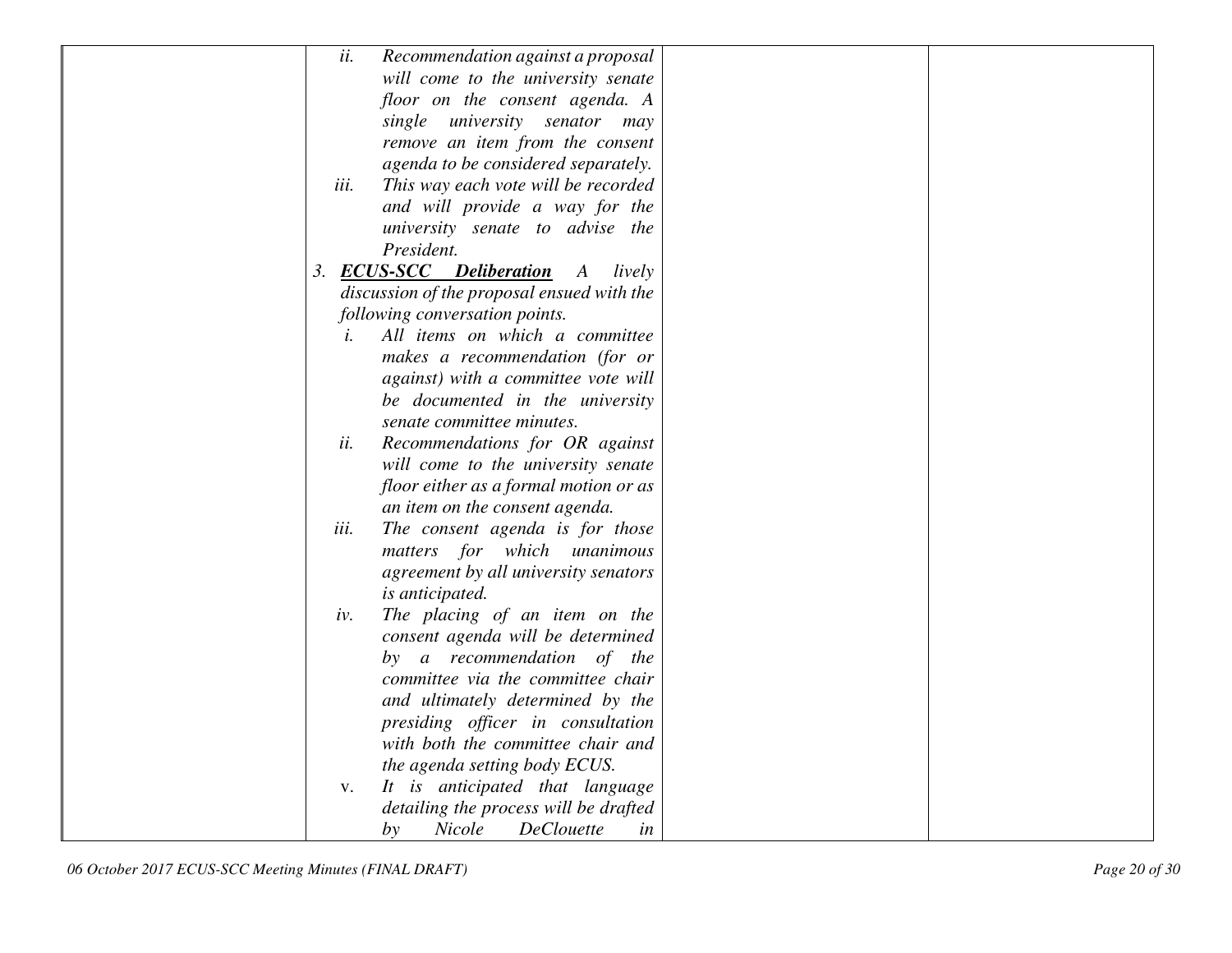|                          | consultation with University Senate                                              |  |
|--------------------------|----------------------------------------------------------------------------------|--|
|                          | Parliamentarian John Sirmans for                                                 |  |
|                          | further review by ECUS as well as                                                |  |
|                          | standing committee chairs. The                                                   |  |
|                          | ultimate repository of this language                                             |  |
|                          | is anticipated to be the university                                              |  |
|                          | senate bylaws. Naturally this will                                               |  |
|                          | require subjecting this language to                                              |  |
|                          | the university senate bylaws revision                                            |  |
|                          | process.                                                                         |  |
|                          |                                                                                  |  |
|                          | 6 Oct 2017                                                                       |  |
|                          | Due to the shortness of time, copies of the                                      |  |
|                          | draft appeal process prepared by Nicole                                          |  |
|                          | DeClouette<br>and<br>John<br><b>Sirmans</b><br>were                              |  |
|                          | disseminated<br>with<br>those<br>to<br>present                                   |  |
|                          | deliberation on the draft postponed to a future                                  |  |
|                          | ECUS-SCC meeting.                                                                |  |
| <b>ECUS Composition</b>  | 6 Sep 2017                                                                       |  |
|                          | 1. Nicole DeClouette read into the record                                        |  |
| <b>Nicole DeClouette</b> | contextual information regarding a                                               |  |
|                          | proposed revision to the composition of                                          |  |
|                          | ECUS. The interested reader is directed to                                       |  |
|                          | the 31 Mar 2017 ECUS-SCC minutes for                                             |  |
|                          | details.                                                                         |  |
|                          | 2. Nicole DeClouette requested standing                                          |  |
|                          | committee chairs to seek feedback from                                           |  |
|                          | their committees on the proposal as the                                          |  |
|                          | topic was not discussed at the 2017                                              |  |
|                          | Governance Retreat as planned.                                                   |  |
|                          | 3. There was a request from standing<br>committee chairs that the aforementioned |  |
|                          | contextual information be<br>provided                                            |  |
|                          | electronically<br>email.<br>Nicole<br>by                                         |  |
|                          | DeClouette and Craig Turner agreed to                                            |  |
|                          | ensure that this information was shared.                                         |  |
|                          |                                                                                  |  |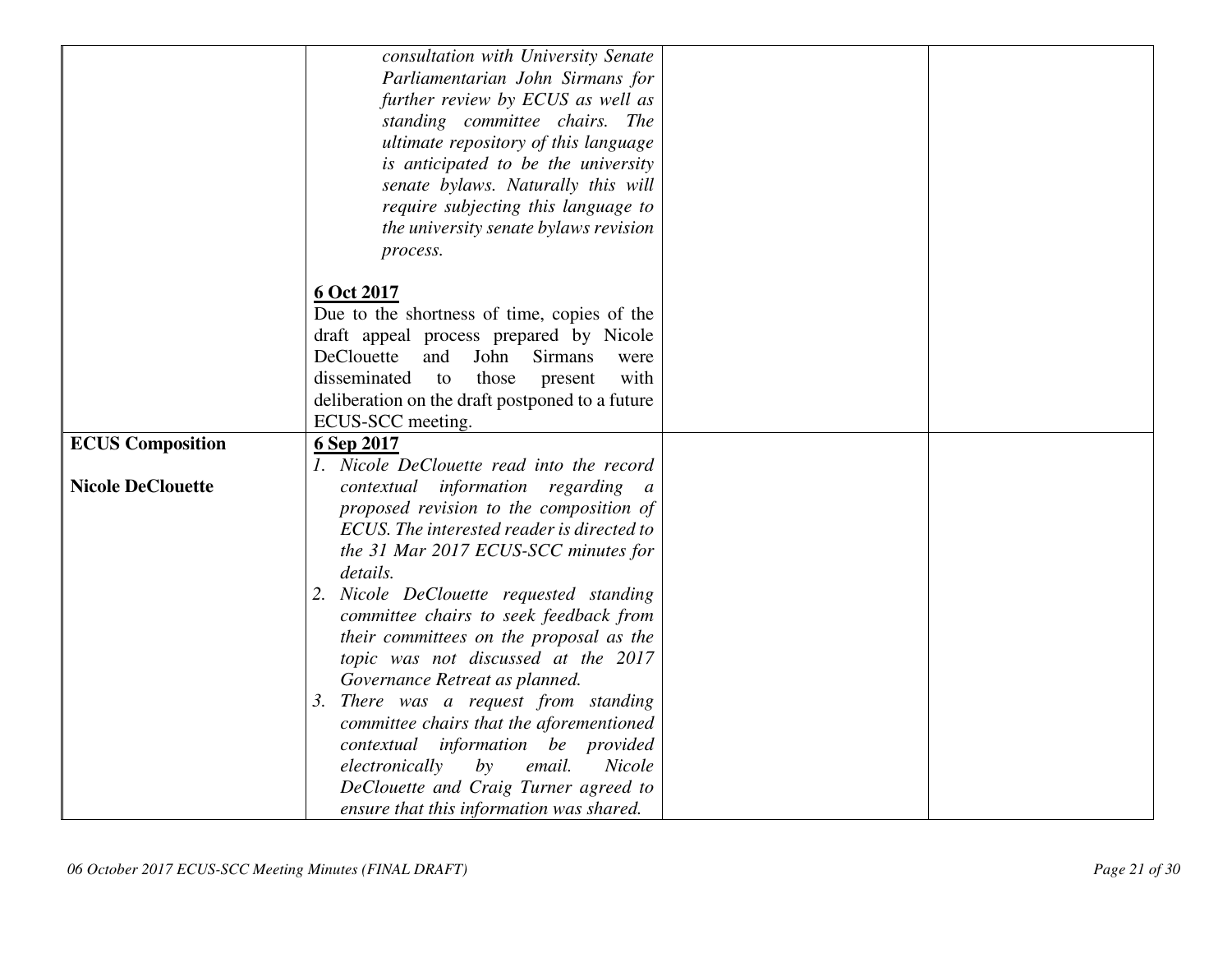|                          | Note During the preparation of these minutes, |  |
|--------------------------|-----------------------------------------------|--|
|                          | it is noted that this contextual information  |  |
|                          | email was sent to the distribution group      |  |
|                          | scc@gcsu.edu of standing committee chairs.    |  |
|                          |                                               |  |
|                          | 6 Oct 2017                                    |  |
|                          | Due to the shortness of time, deliberation on |  |
|                          | this topic was postponed to a future ECUS-    |  |
|                          | SCC meeting.                                  |  |
| <b>University Senate</b> | 6 Sep 2017                                    |  |
| <b>Composition</b>       | 1. Nicole DeClouette noted the source of this |  |
|                          | issue was the identification of the tension   |  |
| <b>Nicole DeClouette</b> | between the number of elected faculty         |  |
|                          | senators and the number of elected faculty    |  |
|                          | senator positions on university senate        |  |
|                          | committees. Recent practice to relieve this   |  |
|                          | tension has been to find an elected faculty   |  |
|                          |                                               |  |
|                          | senator on SoCC willing to also serve on      |  |
|                          | CAPC to meet the bylaws requirements          |  |
|                          | pertinent to elected faculty senators. At     |  |
|                          | present, Mary Magoulick is serving on         |  |
|                          | both SoCC and CAPC. The interested            |  |
|                          | reader is directed to the 31 Mar 2017         |  |
|                          | ECUS minutes for more details including       |  |
|                          | ideas that were proposed during 2016-17       |  |
|                          | for consideration to relieve this tension.    |  |
|                          | 2. In light of the current development of the |  |
|                          | university curriculum committee and the       |  |
|                          | uncertainty of the university curriculum      |  |
|                          | committee's impact on the continuation of     |  |
|                          | CAPC and SoCC, a recommendation to            |  |
|                          | postpone consideration of this issue until    |  |
|                          | there is more certainty $-$ which is          |  |
|                          | anticipated by January 2018 - was offered     |  |
|                          | from the floor. There was no dissenting       |  |
|                          | voice to this recommended course of           |  |
|                          | action.                                       |  |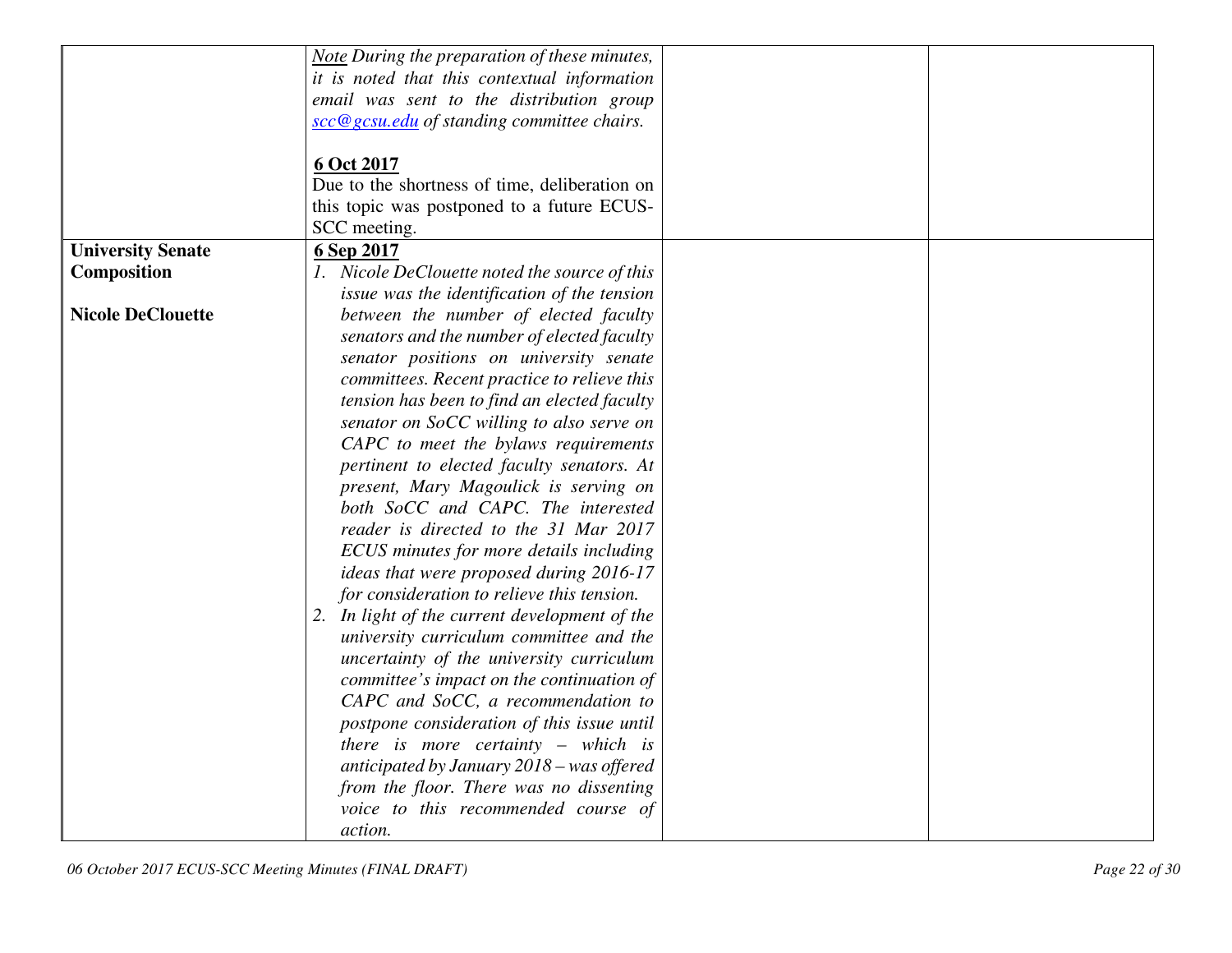|                                 | 3. There were brief conversation threads      |
|---------------------------------|-----------------------------------------------|
|                                 |                                               |
|                                 | indicating that CAPC would almost             |
|                                 | certainly persist to review, develop and      |
|                                 | amend curricular policy and curricular        |
|                                 | assessment, the latter being the A of CAPC    |
|                                 | (Curriculum and Assessment Policy             |
|                                 | Committee).                                   |
| <b>University Senate Bylaws</b> | 6 Sep 2017                                    |
|                                 | 1. ECUS Deliberation Summary<br><i>The</i>    |
| <b>Nicole DeClouette</b>        | deliberation of ECUS on university senate     |
|                                 | was provided.<br><i>The</i><br>bylaws<br>same |
|                                 | supporting document that ECUS reviewed        |
|                                 | had been disseminated to all present with     |
|                                 | the agenda for this ECUS-SCC meeting.         |
|                                 | The interested reader is directed to the 1    |
|                                 | Sep 2017 ECUS minutes for deliberation        |
|                                 | details. The topics summarized were           |
|                                 | a. Proposed removal of curricular             |
|                                 | review function of CAPC, noting that          |
|                                 | this review function persists until           |
|                                 | current university senate bylaws are          |
|                                 | revised.                                      |
|                                 | b. An editorial suggestion to replace be      |
|                                 | concerned with with review and                |
|                                 | recommend in scopes of APC, CAPC,             |
|                                 | FAPC, RPIPC, SAPC.                            |
|                                 | c. Addressing the policy-making vs            |
|                                 | policy-recommending<br>language               |
|                                 | noting Will Hobbs was drafting some           |
|                                 | alternative<br>language<br>for                |
|                                 | consideration.                                |
|                                 |                                               |
|                                 | d. Addressing the restriction of votes on     |
|                                 | academic matters to faculty noting            |
|                                 | Craig Turner was drafting language            |
|                                 | for consideration. Recommended from           |
|                                 | the floor was restricting the vote at the     |
|                                 | committee level to corps of instruction       |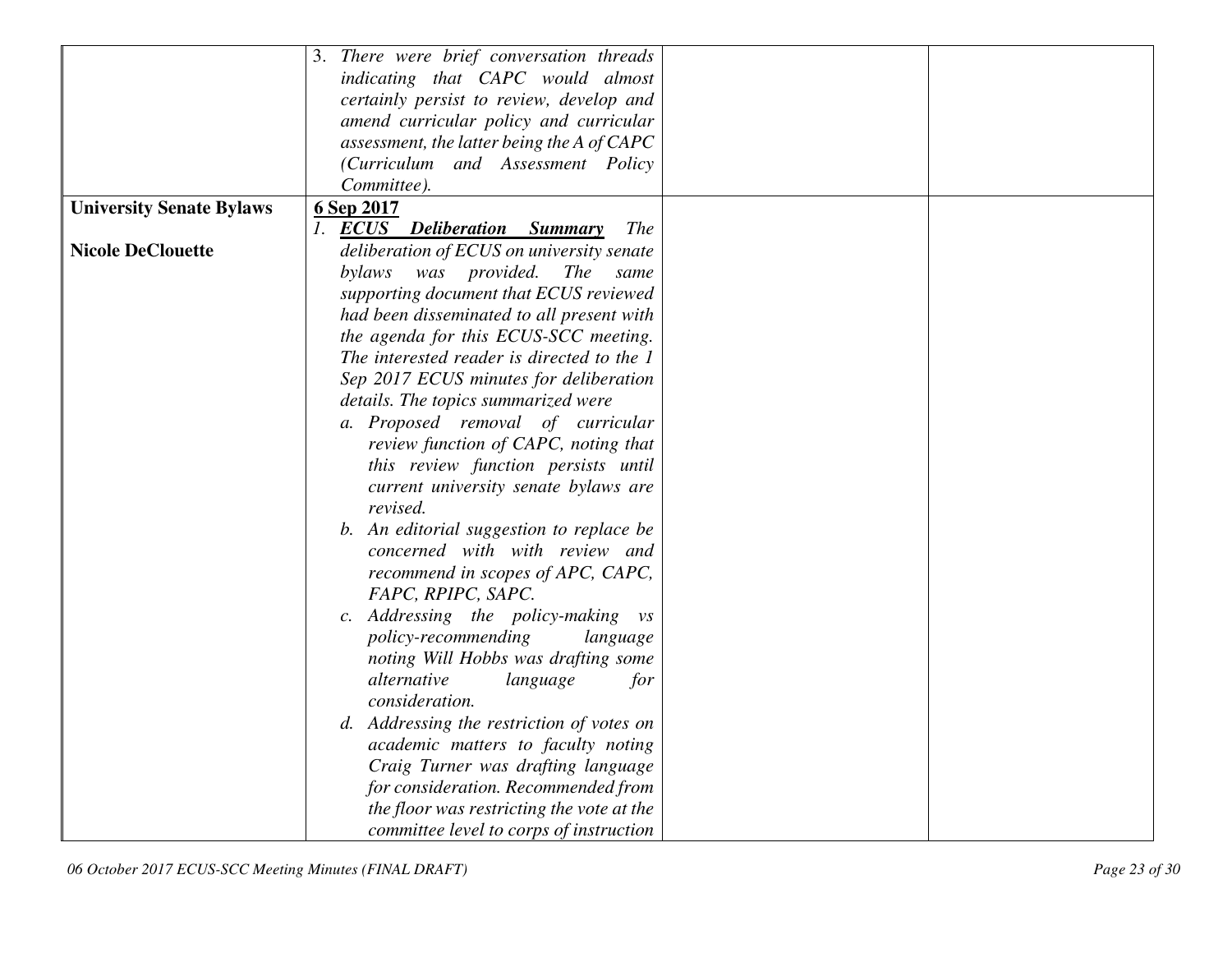| faculty for APC, CAPC and FAPC to             |   |
|-----------------------------------------------|---|
| ensure that elected faculty senators          |   |
| and faculty volunteers serving on the         |   |
| committee could vote at committee             |   |
| There was no clear<br><i>meetings.</i>        |   |
| consensus on whether to apply a               |   |
| restriction to elected faculty senators       |   |
| or corps of instruction for university        |   |
| senate votes.                                 |   |
| e. Next steps were for                        |   |
| <i>i.</i> Qiana Wilson to collect revisions   |   |
| into a new draft                              |   |
| ii. Nicole DeClouette to disseminate          |   |
| the new draft to all committee                |   |
| members with a clear deadline for             |   |
| feedback                                      |   |
| iii. Nicole DeClouette to ensure that         |   |
| the first reading of the new draft            |   |
| occur at the 20 Oct 2017 meeting              |   |
| of the university senate.                     |   |
| 2. ECUS-SCC Deliberation                      |   |
| a. No additional revisions were offered       |   |
| from the floor beyond those proposed          |   |
| by ECUS as addressed above.                   |   |
| b. Discussion ensued about the UCC            |   |
| (University Curriculum Committee)             |   |
| and the composition of the task force         |   |
| to form the UCC resulting in the              |   |
| proposed incorporation of a SoCC              |   |
| representative. This proposal was             |   |
| accepted by Provost Brown.                    |   |
|                                               |   |
| <u>6 Oct 2017</u>                             |   |
| 1. <b>ECUS</b> Deliberation<br><b>Summary</b> | A |
| summary of the deliberation of ECUS on        |   |
| university senate bylaws was provided.        |   |
| The same supporting document that             |   |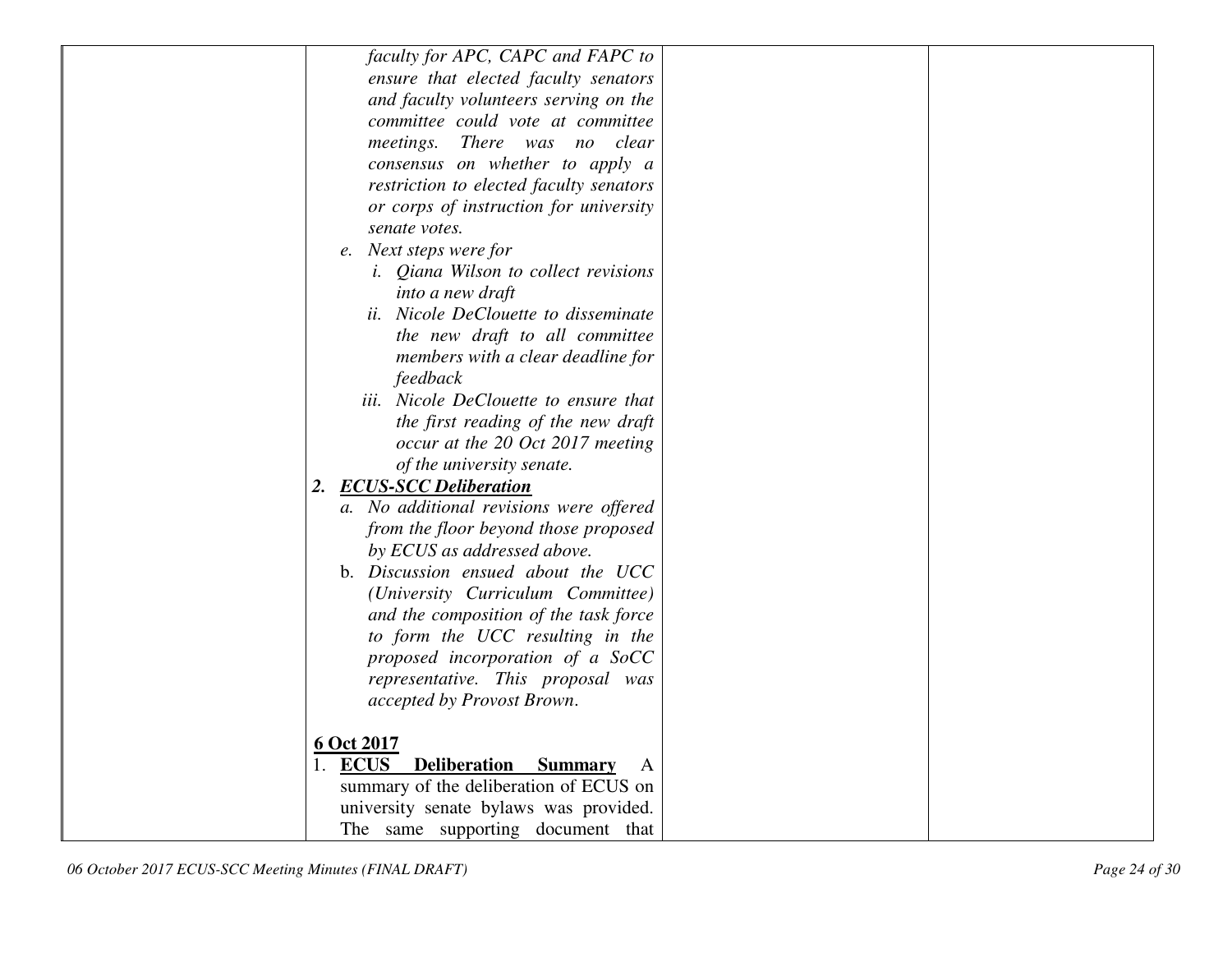|    | ECUS reviewed had been disseminated to      |  |
|----|---------------------------------------------|--|
|    | all present with the agenda for this ECUS-  |  |
|    | SCC meeting. The interested reader is       |  |
|    | directed to the 6 Oct 2017 ECUS minutes     |  |
|    | for deliberation details.                   |  |
| 2. | <b>ECUS-SCC Deliberation</b> Captured here  |  |
|    | are the takeaways of the conversation       |  |
|    | points of the deliberation, certainly not a |  |
|    | transcript of every statement made.         |  |
|    | a. A question requesting clarification of   |  |
|    | the function and purpose of the             |  |
|    | university senate was posed.                |  |
|    | i. Statutes presently include as a          |  |
|    | university senate function: the             |  |
|    | policy-making assembly at the               |  |
|    | Institution.                                |  |
|    | ii. Proposed replacement language to        |  |
|    | the Statutes modifies this function         |  |
|    | to will participate in the process of       |  |
|    | Georgia College governance by               |  |
|    | advising, recommending,<br>and              |  |
|    | consulting with the President or            |  |
|    | President's<br>designee(s)<br>the           |  |
|    | concerning the establishment of             |  |
|    | rules or regulations deemed                 |  |
|    | necessary for the promotion of the          |  |
|    | general educational process of              |  |
|    | Georgia College.                            |  |
|    | iii. Some found this a return to the        |  |
|    | former Faculty Senate (active               |  |
|    | between 1982 and 2002) defined              |  |
|    | as an advisory body on any matter           |  |
|    | to the University President.                |  |
|    | iv. Some found this proposed revision       |  |
|    | concerning.                                 |  |
|    | v. No definitive answer to the              |  |
|    | question was forthcoming.                   |  |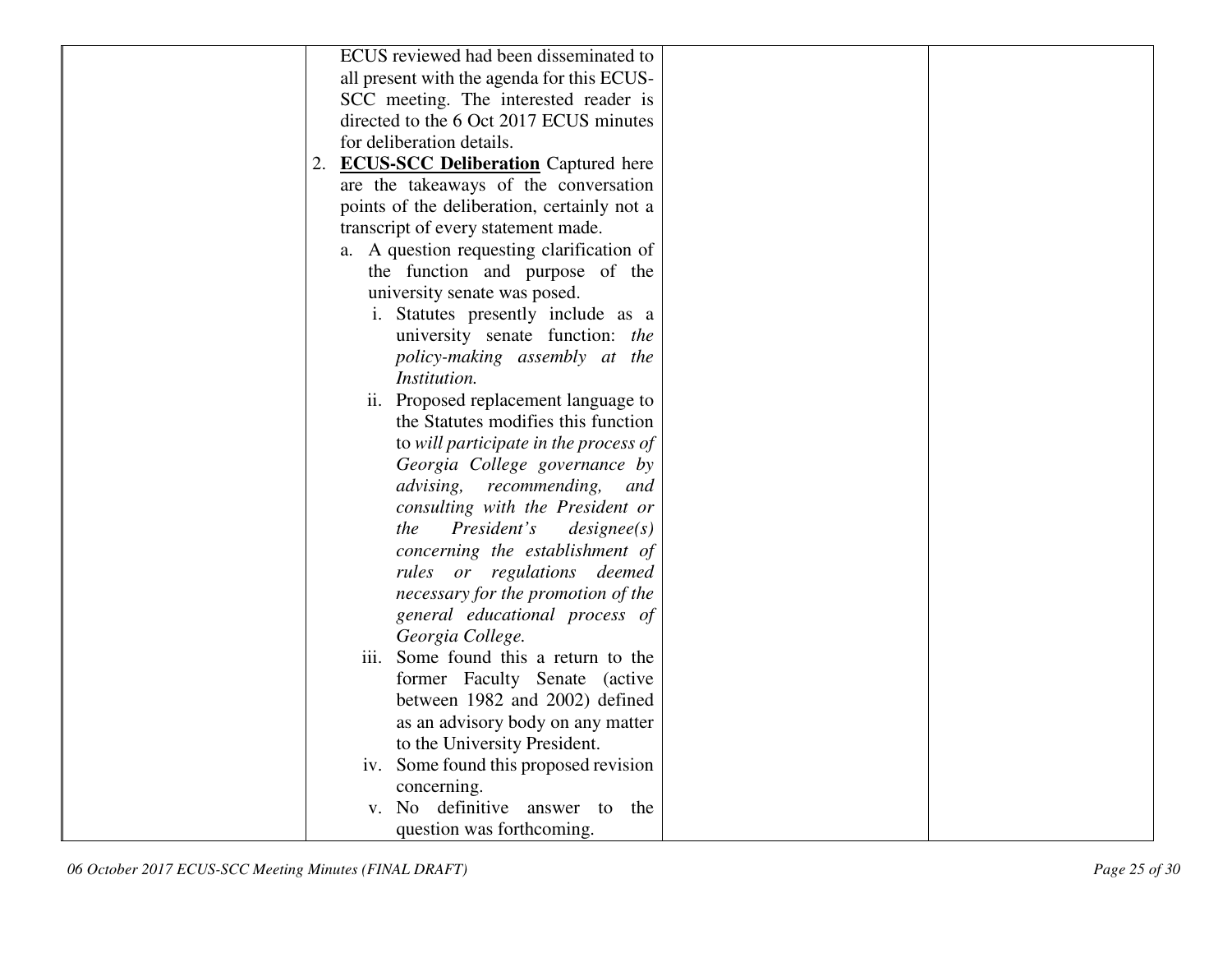| vi. BoR policy 3.2.4 includes some             |  |
|------------------------------------------------|--|
| guidance on this matter. While all             |  |
| items listed in 3.2.4 are prefaced             |  |
| with subject to the approval of the            |  |
| president of the institution, item 3           |  |
|                                                |  |
| states <i>prescribes</i><br>regulations        |  |
| regarding admission, suspension,               |  |
| expulsion, classes, courses of                 |  |
| study, and requirements for                    |  |
| graduation.                                    |  |
| 1) Some felt course of study did               |  |
| include curriculum (degree                     |  |
| programs, certificates, minors,                |  |
| $etc.$ ).                                      |  |
| 2) Others did not agree,                       |  |
| b. As the deliberation came to a close,        |  |
| consensus had not been reached on the          |  |
| points discussed above yet those               |  |
| present were agreeing to disagree.             |  |
| This draft will endure deliberation at         |  |
| the 20 Oct 2017 university senate              |  |
| meeting and might be modified prior            |  |
| to that meeting.                               |  |
| Those present were invited to send any         |  |
| additional suggestions and comments via        |  |
| email to Qiana Wilson, University              |  |
| Counsel.                                       |  |
| Note During the preparation of these           |  |
| minutes, it is noted that the leadership of    |  |
| the university senate (some members of         |  |
|                                                |  |
| ECUS and some standing committee               |  |
| chairs) met with President Dorman,             |  |
| Provost Brown, and Qiana Wilson on the         |  |
| afternoon of Friday 13 Oct 2017 to further     |  |
| $discuss$ these proposed revisions $-$ offered |  |
| to bring compliance with the higher order      |  |
| documents - and were successful in             |  |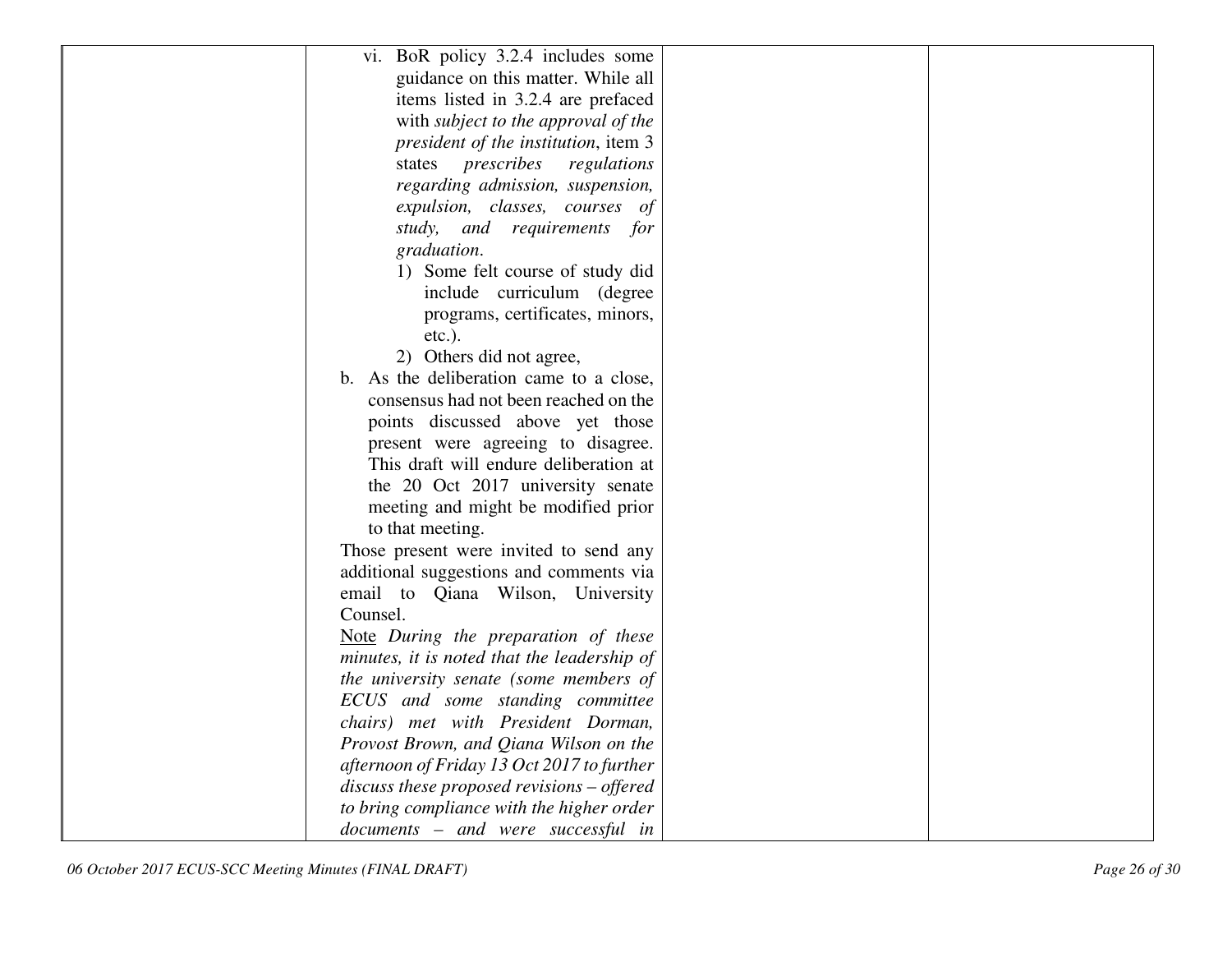| <b>VII. New Business</b><br>Actions/Recommendations | finding mutually agreeable language for<br>review and deliberation by the full<br>membership of the university senate at its<br>20 Oct 2017 meeting. |                                |                                                 |
|-----------------------------------------------------|------------------------------------------------------------------------------------------------------------------------------------------------------|--------------------------------|-------------------------------------------------|
| <b>Steering of Items to</b>                         | At the time of this meeting, there were no                                                                                                           |                                |                                                 |
| <b>Committees</b>                                   | items that required steering to a committee.                                                                                                         |                                |                                                 |
| <b>Nicole DeClouette</b>                            |                                                                                                                                                      |                                |                                                 |
| <b>University Senate Agenda</b>                     | Tentative Agenda 20 Oct 2017: Based on                                                                                                               | The motion (circulate minutes) | DeClouette to<br>Nicole<br>1.                   |
| and Minutes Review                                  | the committee reports at this meeting                                                                                                                | was approved.                  | draft<br>the<br>tentative                       |
|                                                     | <b>Motions</b> There will be up to seven<br>a.                                                                                                       |                                | agenda of this university                       |
|                                                     | motions on the agenda of this meeting                                                                                                                |                                | senate meeting.                                 |
|                                                     | of the university senate, specifically                                                                                                               |                                | Motions to be entered<br>2.                     |
|                                                     | i. CAPC $(3)$                                                                                                                                        |                                | into the online motion                          |
|                                                     | 1) New Course - Core Curriculum                                                                                                                      |                                | database by CAPC $(3)$ ,                        |
|                                                     | Area E - Sustainability<br>2) Name Change of a Minor:                                                                                                |                                | ECUS $(3)$ , FAPC $(1)$ .<br>3. Craig<br>Turner |
|                                                     | Community Health to Public                                                                                                                           |                                | to<br>circulate the DRAFT of                    |
|                                                     | Health                                                                                                                                               |                                | the university senate                           |
|                                                     | 3) New Graduate Certificate in                                                                                                                       |                                | meeting minutes<br>to                           |
|                                                     | Positive Behavior Interventions                                                                                                                      |                                | university senators for                         |
|                                                     | and Support (PBIS)                                                                                                                                   |                                | review.                                         |
|                                                     | ii. ECUS $(3)$                                                                                                                                       |                                |                                                 |
|                                                     | 1) Department Name Change of                                                                                                                         |                                |                                                 |
|                                                     | the Department of English and                                                                                                                        |                                |                                                 |
|                                                     | Rhetoric to the Department of                                                                                                                        |                                |                                                 |
|                                                     | English                                                                                                                                              |                                |                                                 |
|                                                     | 2) Proposed Statutes Revisions                                                                                                                       |                                |                                                 |
|                                                     | 3) Proposed Bylaws Revisions                                                                                                                         |                                |                                                 |
|                                                     | iii. $FAPC(1)$                                                                                                                                       |                                |                                                 |
|                                                     | 1) Peer Teaching Evaluation Pilot                                                                                                                    |                                |                                                 |
|                                                     | Program                                                                                                                                              |                                |                                                 |
|                                                     | b. Reports Administrative reports and                                                                                                                |                                |                                                 |
|                                                     | committee reports will also be agenda                                                                                                                |                                |                                                 |
|                                                     | items.                                                                                                                                               |                                |                                                 |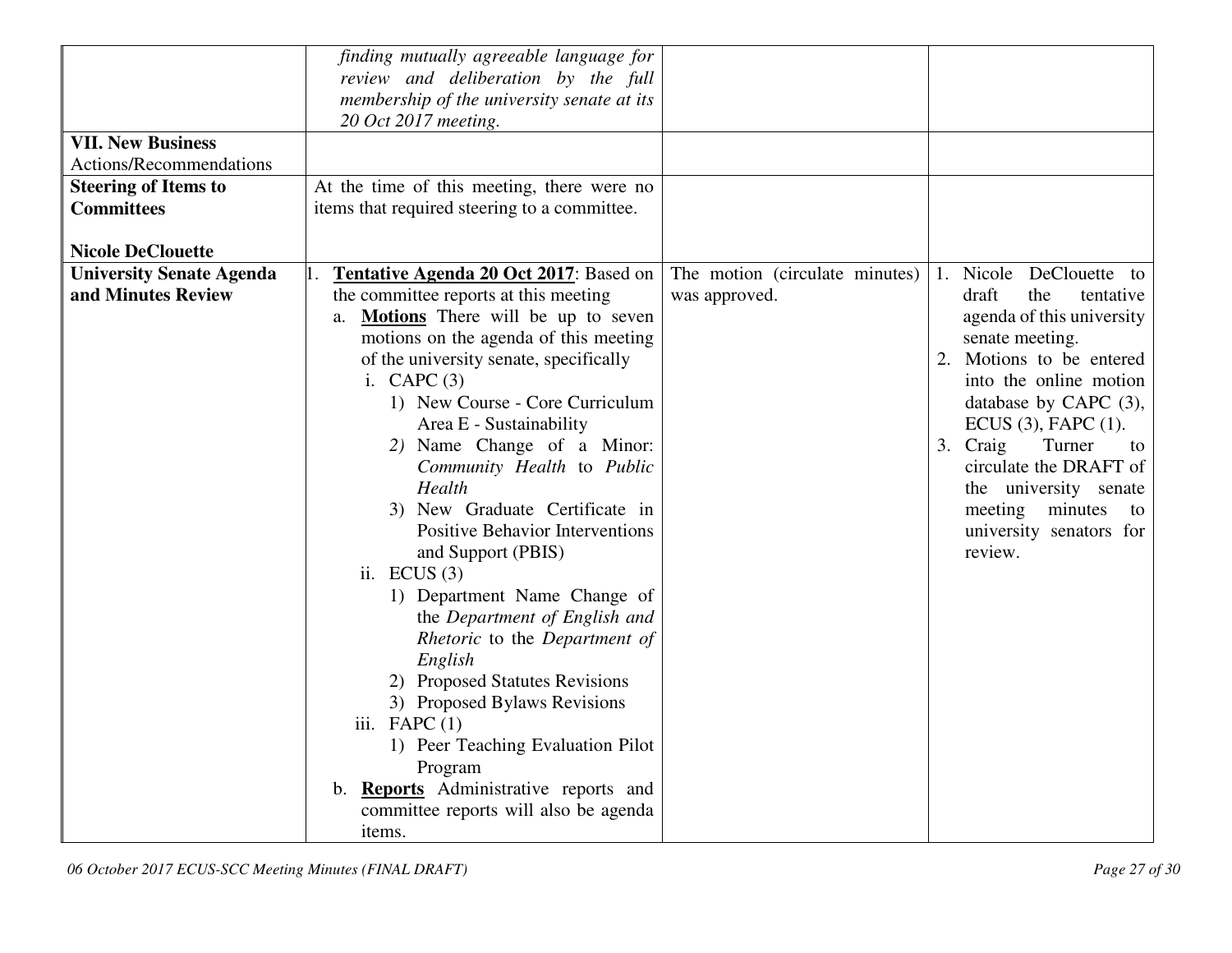|                                  | $\overline{2}$ .<br><b>University Senate Minutes Review: A</b> |                              |
|----------------------------------|----------------------------------------------------------------|------------------------------|
|                                  | <b>MOTION</b> that the DRAFT minutes of the 15                 |                              |
|                                  | Sep 2017 meeting of the 2017-2018                              |                              |
|                                  | university senate be circulated for                            |                              |
|                                  | university senator review was made and                         |                              |
|                                  | seconded.                                                      |                              |
| <b>Photos for the University</b> | Alex Blazer brought to the attention of the                    | Alex Blazer to alert current |
| <b>Senate Online Senator</b>     | assembly the large number of current                           | members<br>of university     |
| <b>Database</b>                  | university senate committee members who                        | senate committees with       |
|                                  | did not have an image (headshot) in the online                 | guidance on how to get an    |
|                                  | senator database housed at senate.gcsu.edu.                    | official headshot for use in |
|                                  | He noted that he (in his role as department                    | the online senator database. |
|                                  | webmaster) had remedied this shortcoming of                    |                              |
|                                  | his department's website by inviting his                       |                              |
|                                  | department colleagues to avail themselves of                   |                              |
|                                  | the standing time the university photographer                  |                              |
|                                  | provides for taking official GC headshots.                     |                              |
|                                  | While it was acknowledged that some may                        |                              |
|                                  | prefer not to have a headshot in the online                    |                              |
|                                  | senator database, there was consensus of                       |                              |
|                                  | those present that Alex Blazer provide                         |                              |
|                                  | information to members of all current                          |                              |
|                                  | members of university senate committees of                     |                              |
|                                  | the option to get a headshot for use in the                    |                              |
|                                  | online senator database by following the                       |                              |
|                                  | guidance found under the heading Official                      |                              |
|                                  | Georgia College Headshots at the website                       |                              |
|                                  | http://www.gcsu.edu/communications/photo                       |                              |
|                                  | graphy-guidelines.                                             |                              |
| <b>VIII. Next Meeting</b>        |                                                                |                              |
| (Tentative Agenda, Calendar)     |                                                                |                              |
| 1. Calendar                      | 20 Oct 2017 @ 3:30pm Univ. Senate A&S 2-72                     |                              |
|                                  | 03 Nov 2017 @ 2:00pm ECUS Parks 301                            |                              |
|                                  | 03 Nov 2017 @ 3:30pm ECUS-SCC Parks 301                        |                              |
| 2. Tentative Agenda              | Some of the deliberation today may have                        | Nicole DeClouette to ensure  |
|                                  | generated tentative agenda items for future                    | that such items (if any) are |
|                                  | ECUS and ECUS-SCC meetings.                                    | added to agenda of a future  |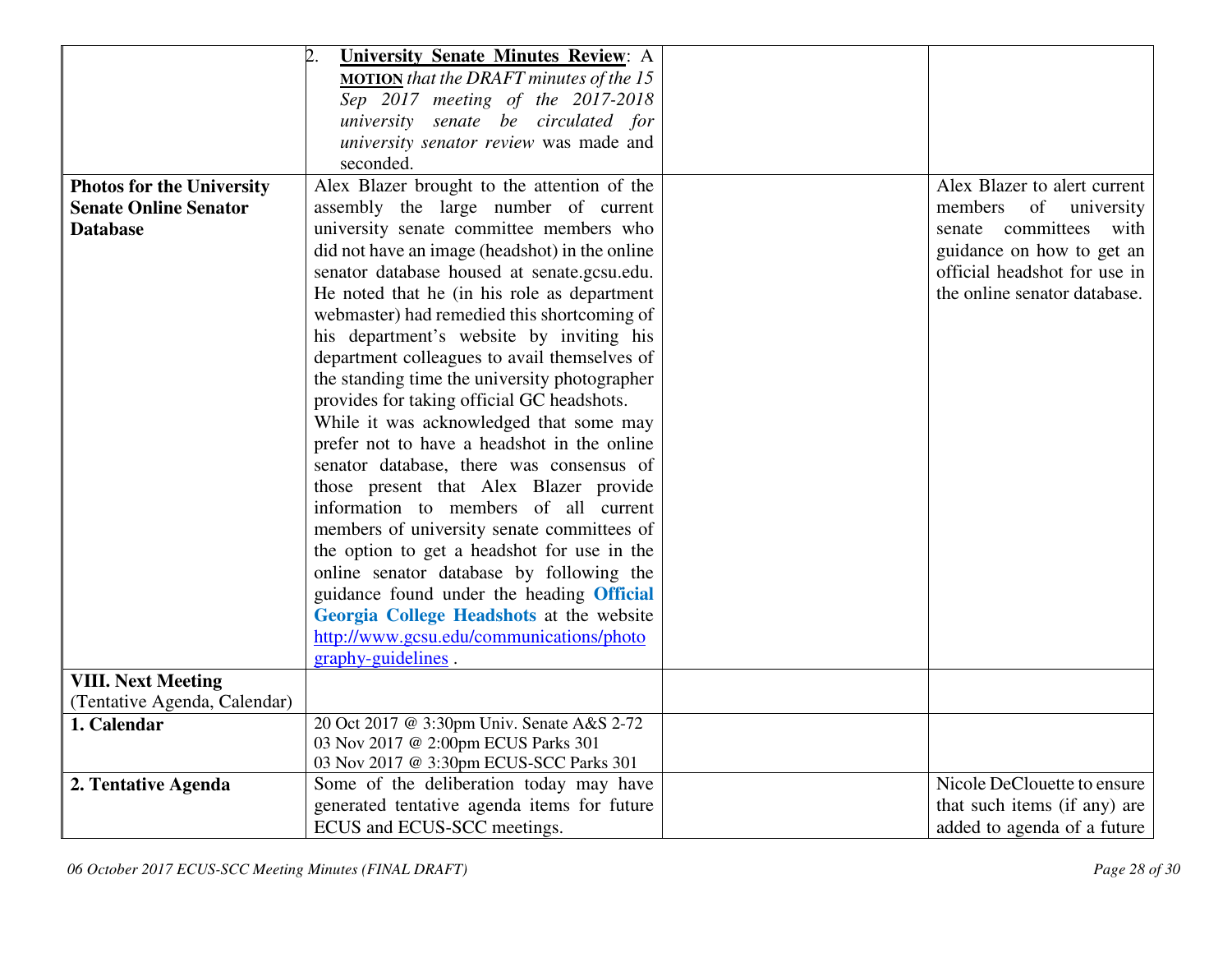|                 |                                                                     |                       | meeting of ECUS or ECUS- |
|-----------------|---------------------------------------------------------------------|-----------------------|--------------------------|
|                 |                                                                     |                       | SCC.                     |
| IX. Adjournment | As there was no further business to consider, The motion to adjourn | was                   |                          |
|                 | a MOTION to adjourn the meeting was made approved and the meeting   |                       |                          |
|                 | and seconded.                                                       | adjourned at 4:45 pm. |                          |

### **Distribution:**

First; To Committee Membership for Review Second: Posted to the Minutes Website

**Approved by:**<br>Committee Chairperson (Including this Approval by chair at committee discretion)